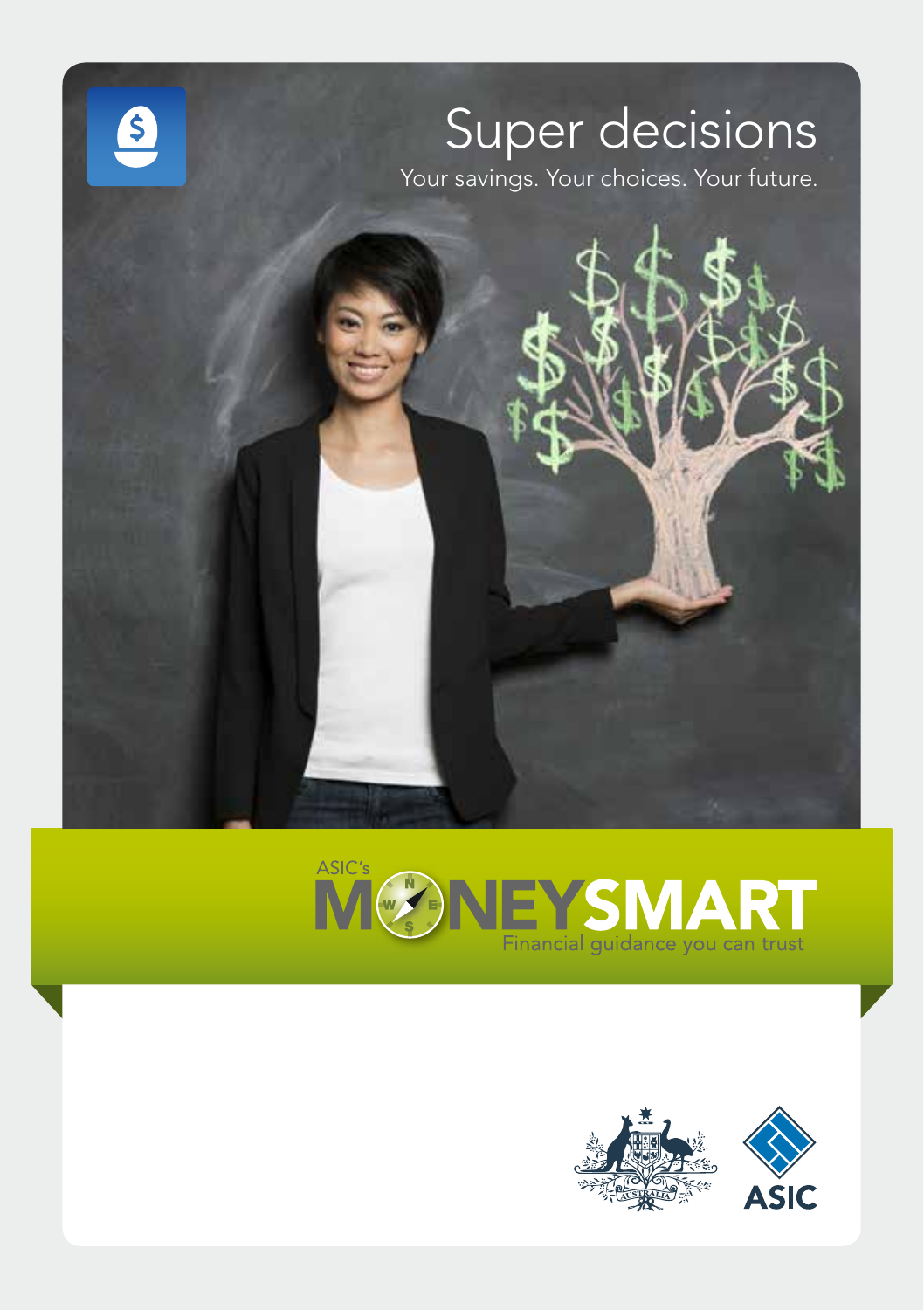## About ASIC

The Australian Securities and Investments Commission (ASIC) regulates financial services in Australia.

ASIC's MoneySmart is our website designed to help you make smart choices about your personal finances.

Visit [moneysmart.gov.au](http://www.moneysmart.gov.au) or call ASIC on 1300 300 630.

## About this booklet

If you're saving for your retirement, you'll want to know how to get the most out of superannuation ('super'). This booklet will help you:

- $\blacktriangleright$  understand more about super
- $\triangleright$  find calculators and interactive tools
- $\blacktriangleright$  make better decisions.

#### Get the facts

The first step to making sound financial decisions is to make sure you have accurate, up-to-date information. Visit your super fund's website and **[moneysmart.gov.au](http://www.moneysmart.gov.au)** for answers to your questions.

#### Decide what's best for you

The information presented here can start you off on the right foot with general tips and explanations. However, not all these points may apply to your situation. It's important that you decide what's best for you. For personal advice about super, speak to your fund as they may have advice services, or see a licensed financial adviser.

#### Make it happen

When it comes to money, good intentions are never good enough. Act now and you could watch your super savings grow.

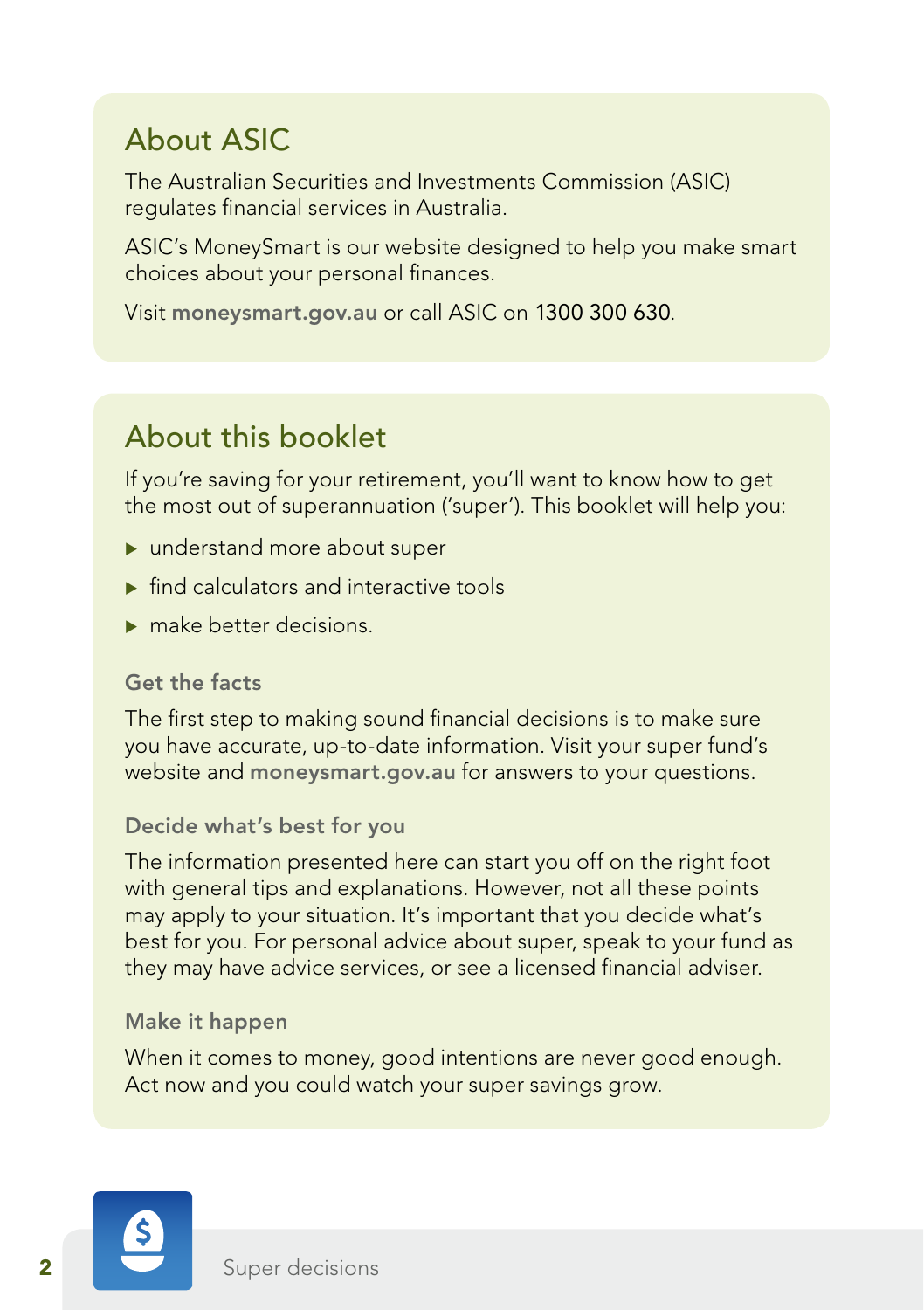# **Contents**

| What is super?                                    |    |
|---------------------------------------------------|----|
| Which super fund should you choose?               |    |
| What's the best investment option?                |    |
| Do you need insurance?                            | 14 |
| Should you put extra into your super?             | 16 |
| Should you change funds?                          | 20 |
| Should you consolidate your small super accounts? | 22 |
| Getting access to your super early                | 23 |
| How to make a complaint about your super fund     | 24 |
| Where to get more information                     | 25 |
|                                                   |    |

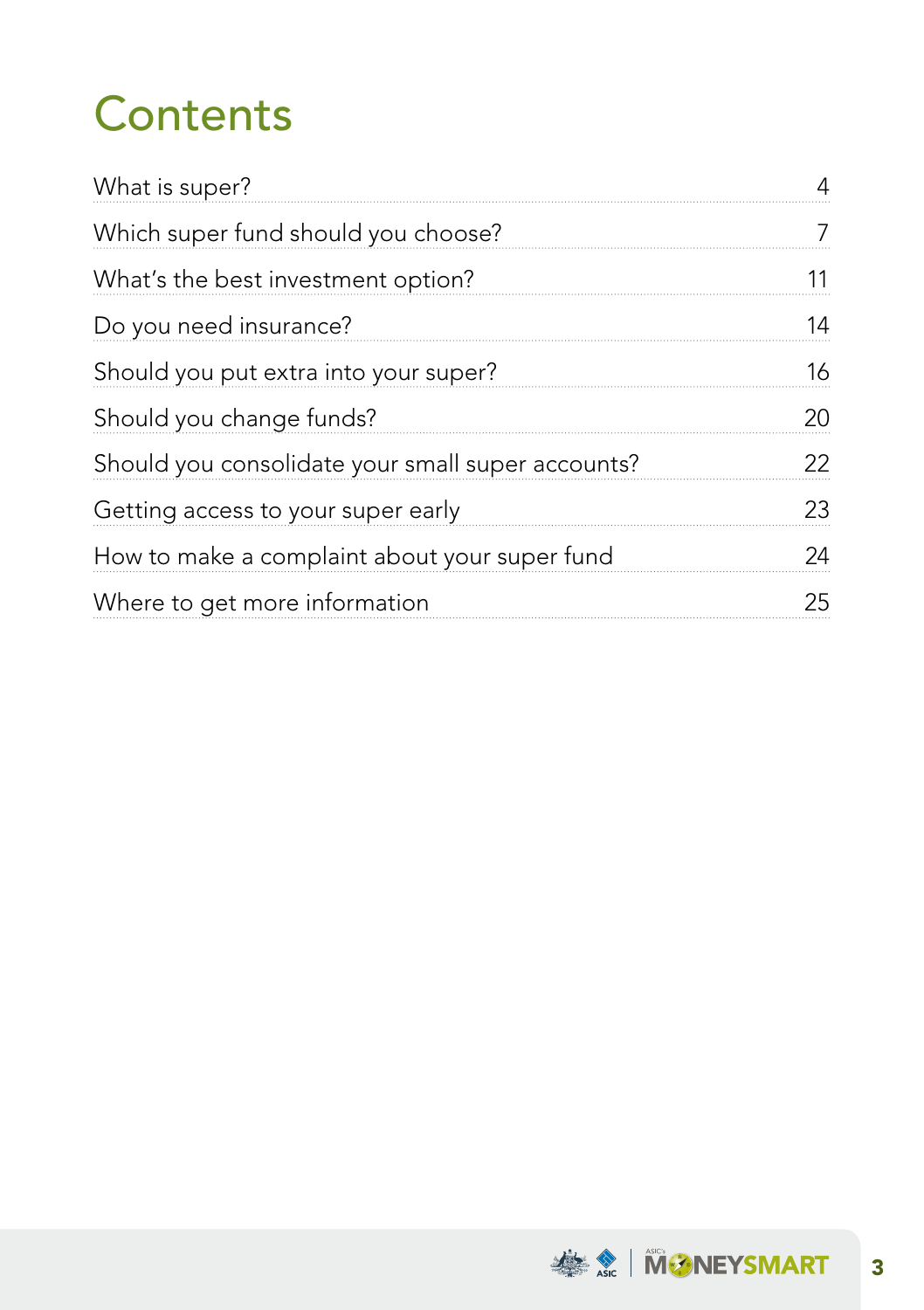# What is super?

Superannuation is a tax-advantaged way to save for your retirement. By law, your employer must pay 9.5% of your salary into a super fund. This is called the 'super guarantee'. The super guarantee is gradually increasing to 12% in the coming years.

You can make extra contributions to your super fund from your own money. Lower income earners may also receive additional contributions from the government.

During your working life, these contributions add up or 'accumulate'. Your super money is also invested by your super fund so it grows over time. Contributions and investment returns are taxed at a special rate – generally lower than what you'll pay on other money you earn or invest.

Generally, you can't access your super until you retire, and after your preservation age – the age at which you're entitled to withdraw money from super. When you retire, the money you have saved through super (your retirement benefit) can be used to give you regular income.

### Super decisions to grow your super savings



- $\blacktriangleright$  Choose a super fund
- $\blacktriangleright$  Select and monitor your investment strategy
- $\blacktriangleright$  Decide what life insurance you need
- $\blacktriangleright$  Make extra contributions
- $\blacktriangleright$  Change funds if you need to
- $\blacktriangleright$  Find and consolidate all your super accounts

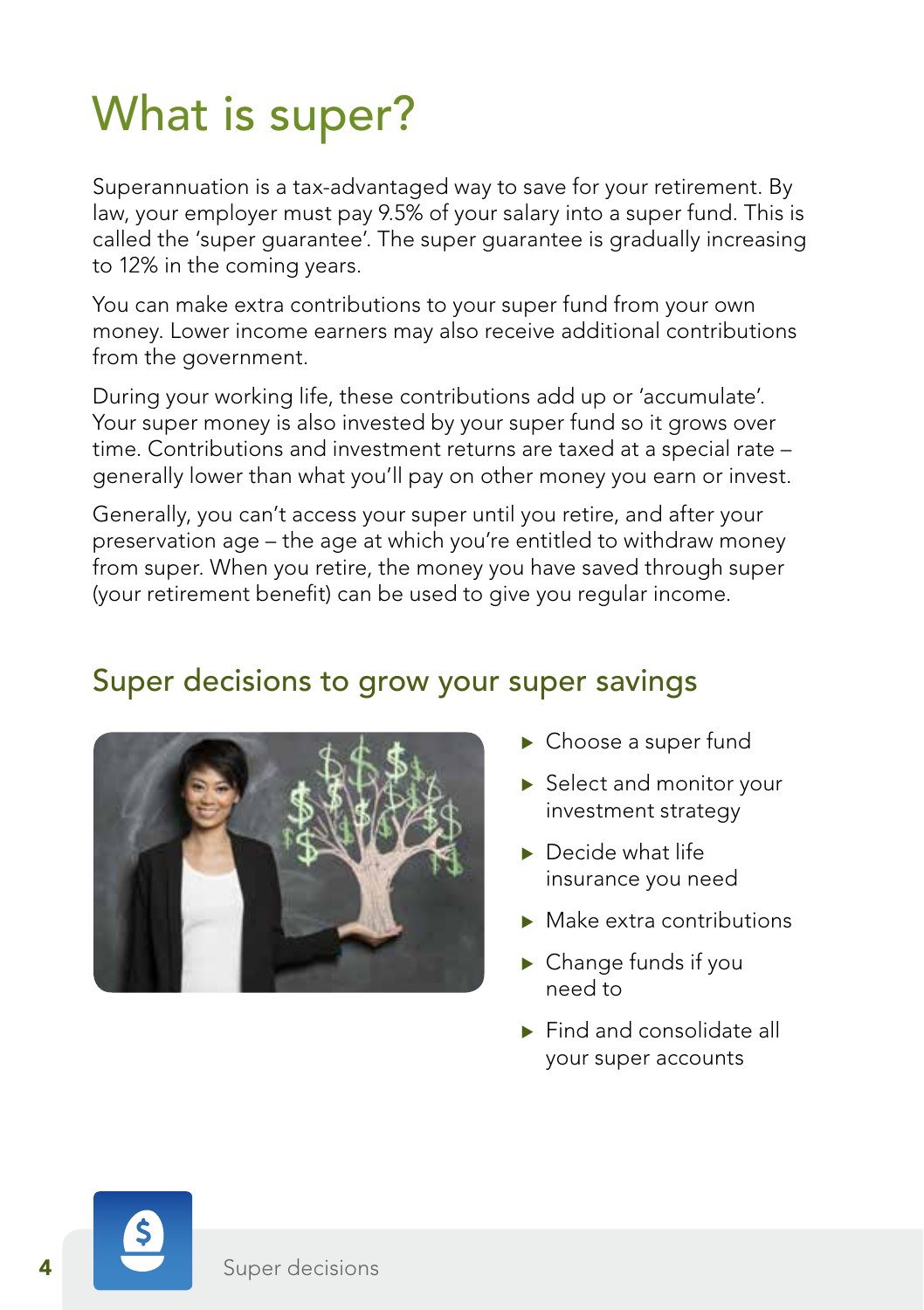## How to make the most of your super

Use ASIC's MoneySmart retirement planner

If you take a few small steps now, it could make a world of difference to your life when you retire.

See what we mean by using ASIC's MoneySmart retirement planner at [moneysmart.gov.au](http://www.moneysmart.gov.au).

The retirement planner is free, easy and quick to use. Simply enter your age, income and current super balance to get a projection of what income your super savings might give you when you retire.

Maximising your retirement income

How much income you'll have in retirement is the key to your future lifestyle. The retirement planner can show you what you can do to increase your retirement income. For example, you'll see straight away the dollar impact of:

- $\triangleright$  choosing a super fund with lower fees
- $\blacktriangleright$  selecting a different investment option
- $\blacktriangleright$  making extra contributions
- $\blacktriangleright$  working longer.



#### Talk to your partner

It's always a good idea to talk about money with your partner. You can use the retirement planner as a couple. This is a great way to start a discussion about your retirement goals.



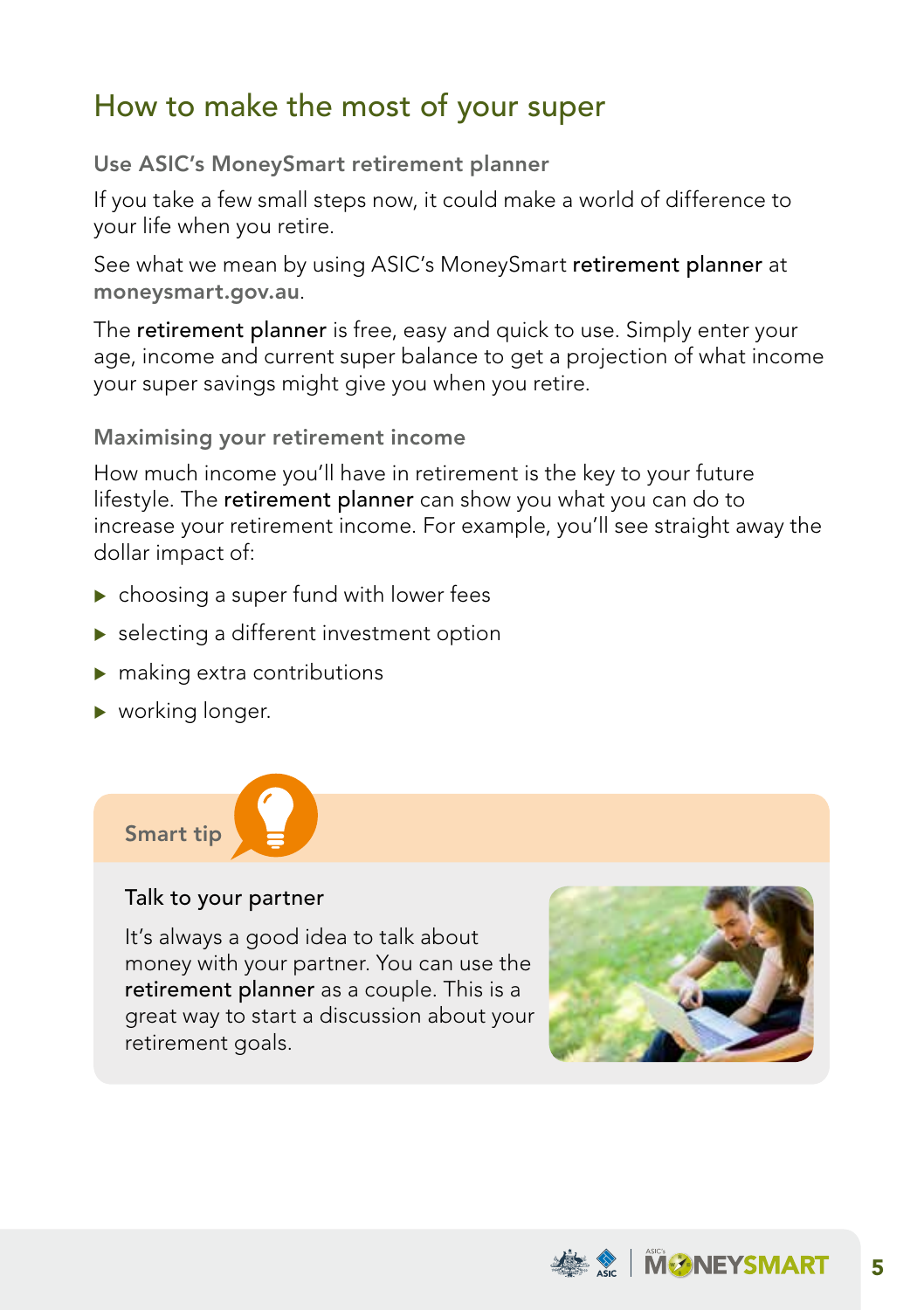

#### Super strategies for women

Women tend to live longer than men and take more time out of the workforce to raise kids or deal with other family responsibilities. This makes it even more essential for women to get enough super to last through retirement.

- $\blacktriangleright$  If you're planning to take significant time out of the workforce or cut back your working hours, start putting extra into your super now to make up for the time when you won't be working.
- $\blacktriangleright$  If you're earning a low income, consider making after-tax contributions because you may be eligible to receive a government co-contribution of up to \$500. Go to [ato.gov.au](http://www.ato.gov.au) for eligibility rules.
- $\blacktriangleright$  If you have a spouse, talk to them about boosting your super. There are tax benefits in making a spouse contribution of up to \$3,000. You can also split your employer super contributions with your spouse.

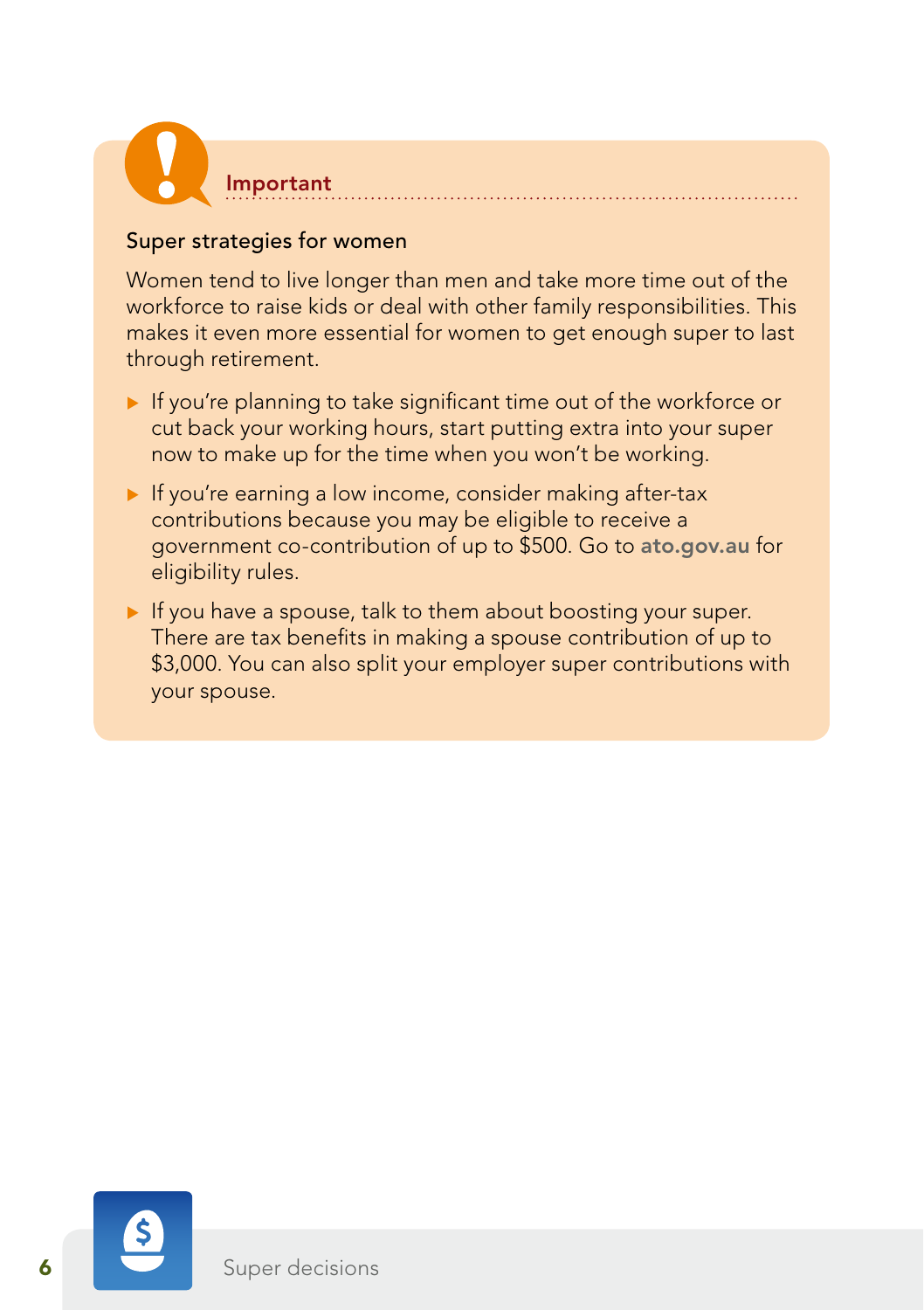## Which super fund should you choose?

The secret to being financially secure in retirement is relatively simple: save, save, save. The earlier you start, the better.

Super is a great place to save for your life after work because you usually can't withdraw your savings until you retire. (There are limited circumstances when you can access your super early – see page 23.) Super funds will help you grow your savings over your lifetime. So choose carefully and review your choice when your situation changes.

## Get the facts

If you are employed, in most cases you can choose which fund will receive contributions from your employer. Your employer will tell you if you do not have this choice.

When considering which fund to choose, check the fund's product disclosure statement or website or call the fund to find out about:

- $\triangleright$  what type of fund it is (see page 8)
- $\blacktriangleright$  which investment options you can choose
- $\triangleright$  the fees you'll pay for both management and investments
- $\triangleright$  death and disability benefits and insurance premiums
- $\triangleright$  other fund features and services.

## Decide what's best for you

Compare funds in terms of features, fees and investment performance. Super comparison websites can help you do this. But, before you do, read about super comparison websites at [moneysmart.gov.au](http://www.moneysmart.gov.au).

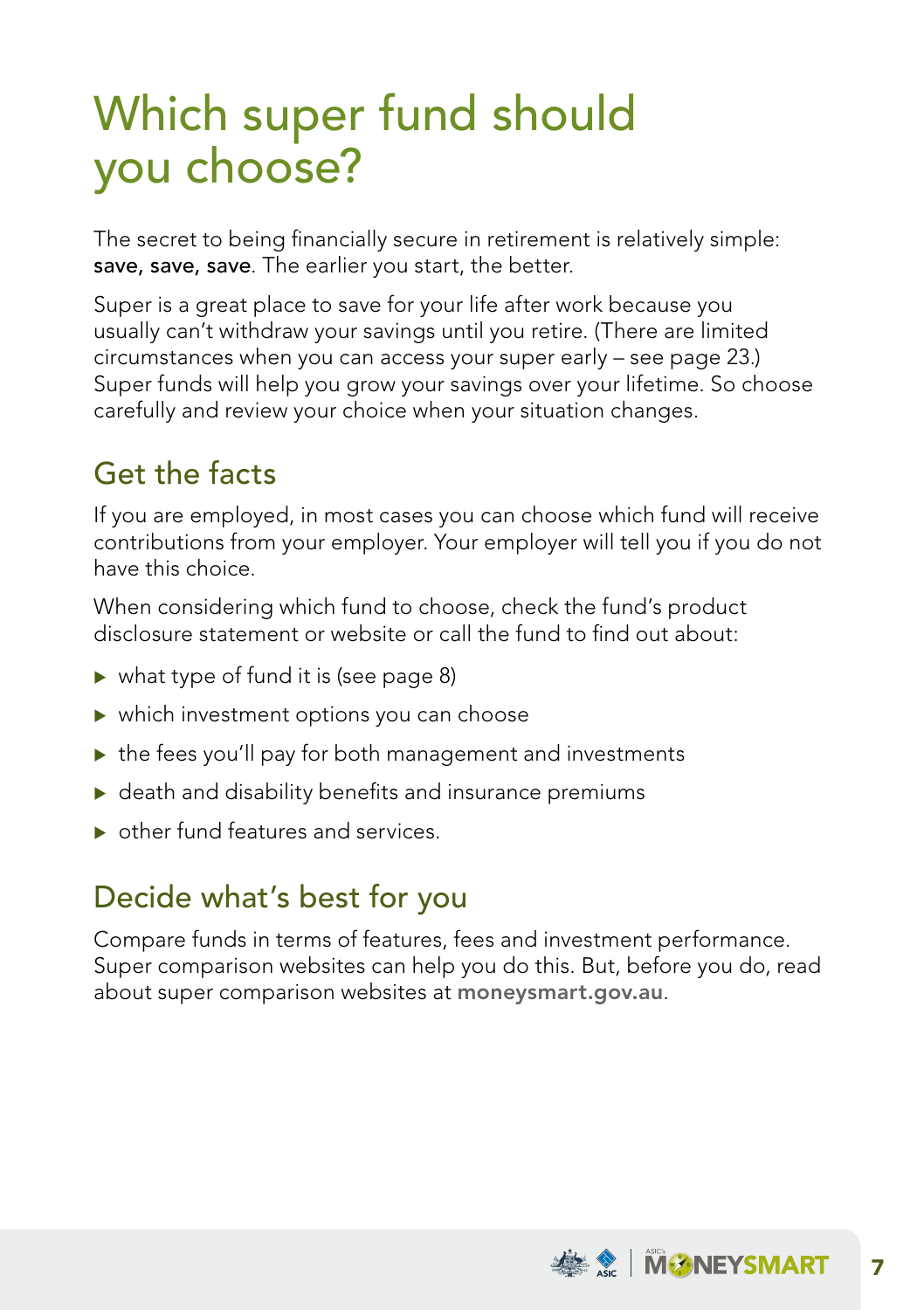## Make it happen

- $\triangleright$  Make your choice When you start work, your employer will give you a 'standard choice form' to fill out to choose a super fund. Provide your Tax File Number (TFN) and you'll avoid paying unnecessary tax and ensure that your super won't get lost.
- $\triangleright$  Roll over any existing savings Consider transferring money into your new fund from any other super funds you have money in, to avoid paying multiple fees.
- $\triangleright$  Ensure the money's there Sometimes employers perhaps because they are struggling financially – don't actually make super contributions when they should. If you suspect this is happening, contact the Australian Taxation Office (ATO) on 13 10 20 for advice or go to [ato.gov.au/unpaidsuper](http://www.ato.gov.au/unpaidsuper).

## Two basic types of funds

| <b>Accumulation funds</b>                                                                                                  | <b>Defined benefit funds</b>                                                                                               |  |  |  |  |  |  |  |
|----------------------------------------------------------------------------------------------------------------------------|----------------------------------------------------------------------------------------------------------------------------|--|--|--|--|--|--|--|
| Most super funds are<br>accumulation funds.                                                                                | These funds are less common and<br>the retirement benefit is defined by<br>the fund rules.                                 |  |  |  |  |  |  |  |
| The value of your retirement<br>benefit depends on:                                                                        | The value of your retirement<br>benefit usually depends on:                                                                |  |  |  |  |  |  |  |
| how much money your<br>employer and you contribute                                                                         | $\blacktriangleright$ how much money your<br>employer and you contribute                                                   |  |  |  |  |  |  |  |
| $\blacktriangleright$ how much your fund gains $-$                                                                         | $\triangleright$ how long you're in the fund                                                                               |  |  |  |  |  |  |  |
| or loses - from investing the<br>money, after fees and taxes.                                                              | $\blacktriangleright$ your salary at retirement.                                                                           |  |  |  |  |  |  |  |
|                                                                                                                            | For example, your benefit might<br>be worth five times your final salary<br>after 25 years' membership.                    |  |  |  |  |  |  |  |
| You take on the risk of your fund's<br>investment performance. When you<br>retire, you can access your account<br>balance. | If your fund's investment<br>performance is poor, your<br>employer might still ensure the<br>fund can deliver the benefit. |  |  |  |  |  |  |  |

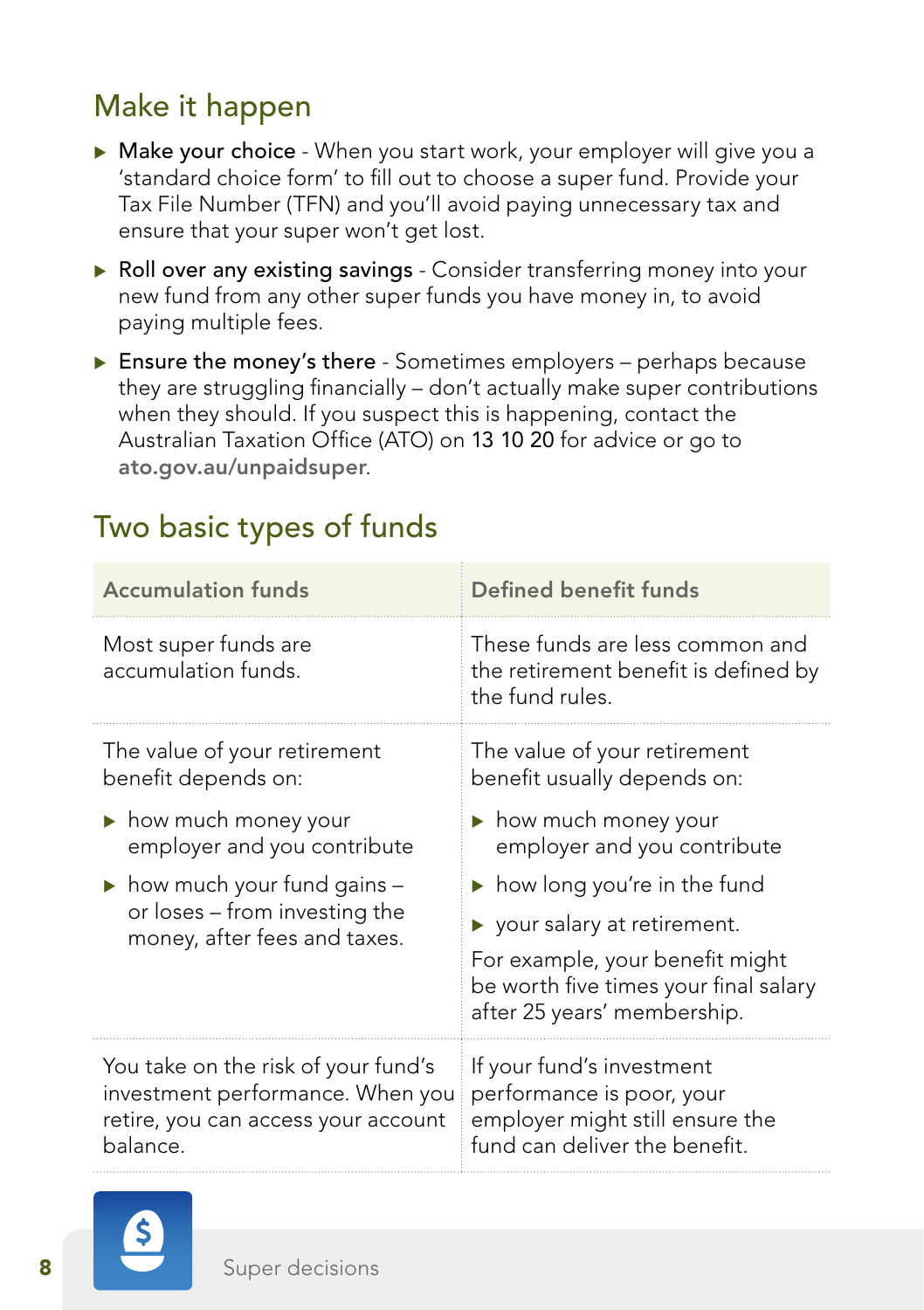## MySuper

If you don't choose a fund, your employer must pay your contributions to a fund that offers a MySuper option.

MySuper accounts offer:

- $\triangleright$  lower fees (and restrictions on the type of fees you can be charged)
- $\triangleright$  simple features so you don't pay for services you don't need
- **a** single diversified investment option or a life cycle option (see page 13).

## Comparing fees and costs

Some funds charge administration fees as a percentage of your super fund balance. If you are paying this way, 1% per year in management costs will cost you \$100 if you've got \$10,000, and \$500 if you've got \$50,000 in super. Some funds charge a set fee, such as \$1 per day or \$100 per year, while others charge a combination of fixed and percentage based fees.

See for yourself how fees affect your retirement benefit by using the superannuation calculator at [moneysmart.gov.au](http://www.moneysmart.gov.au).

## Case study: Keith chooses lower super fees

Keith, 30, earns \$50,000 per year as a delivery driver. He had \$20,000 with a super fund that charged 2% per year in fees (including advice fees).

After shopping around for another super fund that had the features he wanted, he changed to a fund that charges 1% per year in fees.



By changing to a super fund with lower fees, Keith could have \$67,000 more in his super when he retires at age 70.

In other words, saving 1% per year in fees means he gets more than 20% extra in super when he retires.

Source: Superannuation calculator at [moneysmart.gov.au](http://www.moneysmart.gov.au)

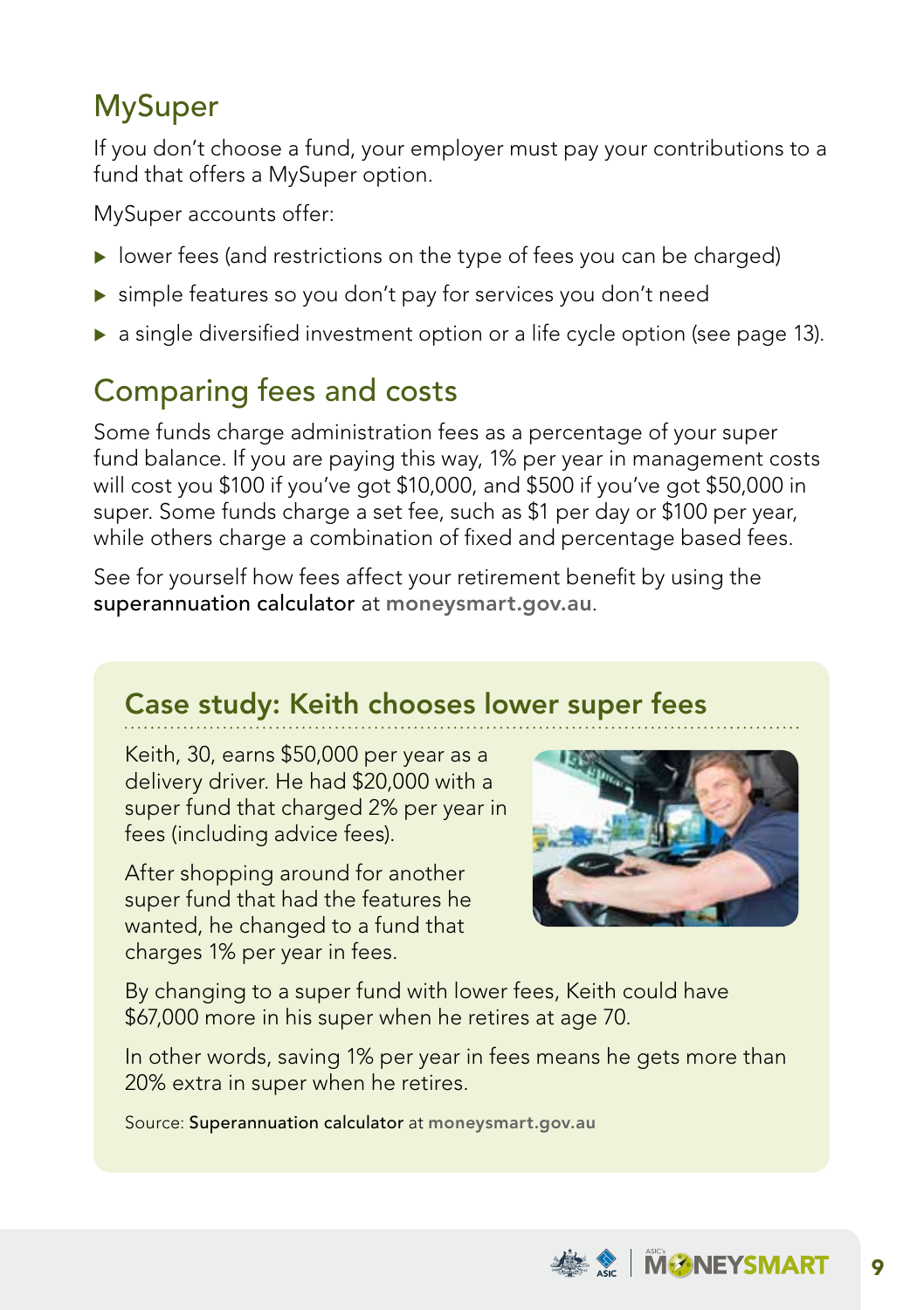## Self-managed super funds (SMSFs)

Some people want the hands-on control that comes with an SMSF. Of course, with added control comes added responsibility and workload.

When you run your own SMSF you must:

- $\triangleright$  carry out the role of a trustee or a director, which means you'll have important legal duties
- $\triangleright$  use the money only to provide retirement benefits
- $\triangleright$  set and follow an investment strategy that ensures the fund is likely to meet your retirement needs
- $\triangleright$  keep comprehensive records and arrange an annual audit by an approved SMSF auditor.

Super is your investment for your retirement, so don't rush in to set up an SMSF without considering the implications. If you're running an SMSF you will typically need:

- $\triangleright$  a sufficiently large amount of money in the fund to make set up and yearly running costs worthwhile
- $\triangleright$  considerable time and financial expertise to manage the fund
- $\triangleright$  to arrange separate life insurance, including income protection and total and permanent disability cover.

In addition, SMSFs do not enjoy the same protections or compensation arrangements as APRA-regulated super funds.

SMSFs are not for everyone. Managing your own super is a large, ongoing commitment, so think very carefully before making that decision.

You'll find more information on SMSFs at [moneysmart.gov.au](http://www.moneysmart.gov.au). At [ato.gov.au](http://www.ato.gov.au) you'll find detailed guides on running an SMSF and your responsibilities as a trustee.

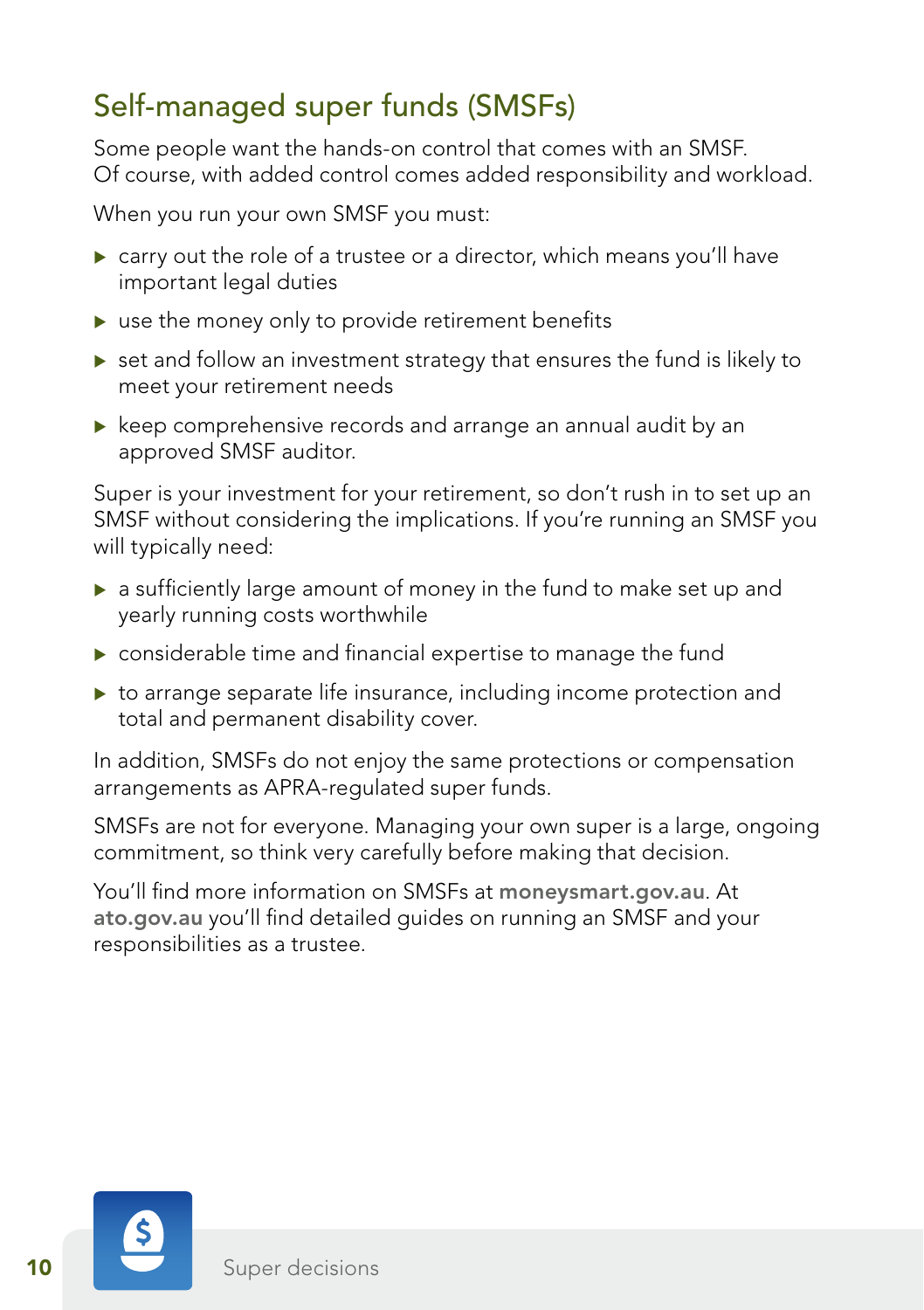## What's the best investment option?

Super funds grow your savings by investing the money that's in the fund. You can decide how they invest your money. Your investment decisions – your strategy – will influence how much money you'll have to live on in retirement.

That's why choosing investment options within super is crucial, whatever your age.

## Get the facts

To find out about the different investment options offered by a super fund go to the fund's website, download the product disclosure statement or call the fund.

## Decide what's best for you

When deciding between investment options, consider:

- $\blacktriangleright$  your age
- $\triangleright$  how long before you can access your savings generally at retirement
- $\triangleright$  the level of investment risk you are willing to take on.

For example, if you're unlikely to access your super for at least 5 years, focus on growing your total benefit. The longer you have your savings invested, the more opportunity you have to increase the value of your final benefit and ride out the impact of any years of poor investment performance.

Alternatively, if you're retiring and intend to withdraw all your super in less than 5 years, you may want to know exactly how much you'll have – and not risk losing any of it in the meantime. A lower risk, lower return strategy will help preserve the value of your savings.

## Make it happen

Unless you choose, your savings will be invested in a MySuper option. To change to a different investment option, contact your fund. Most funds allow you to change your investment options online.

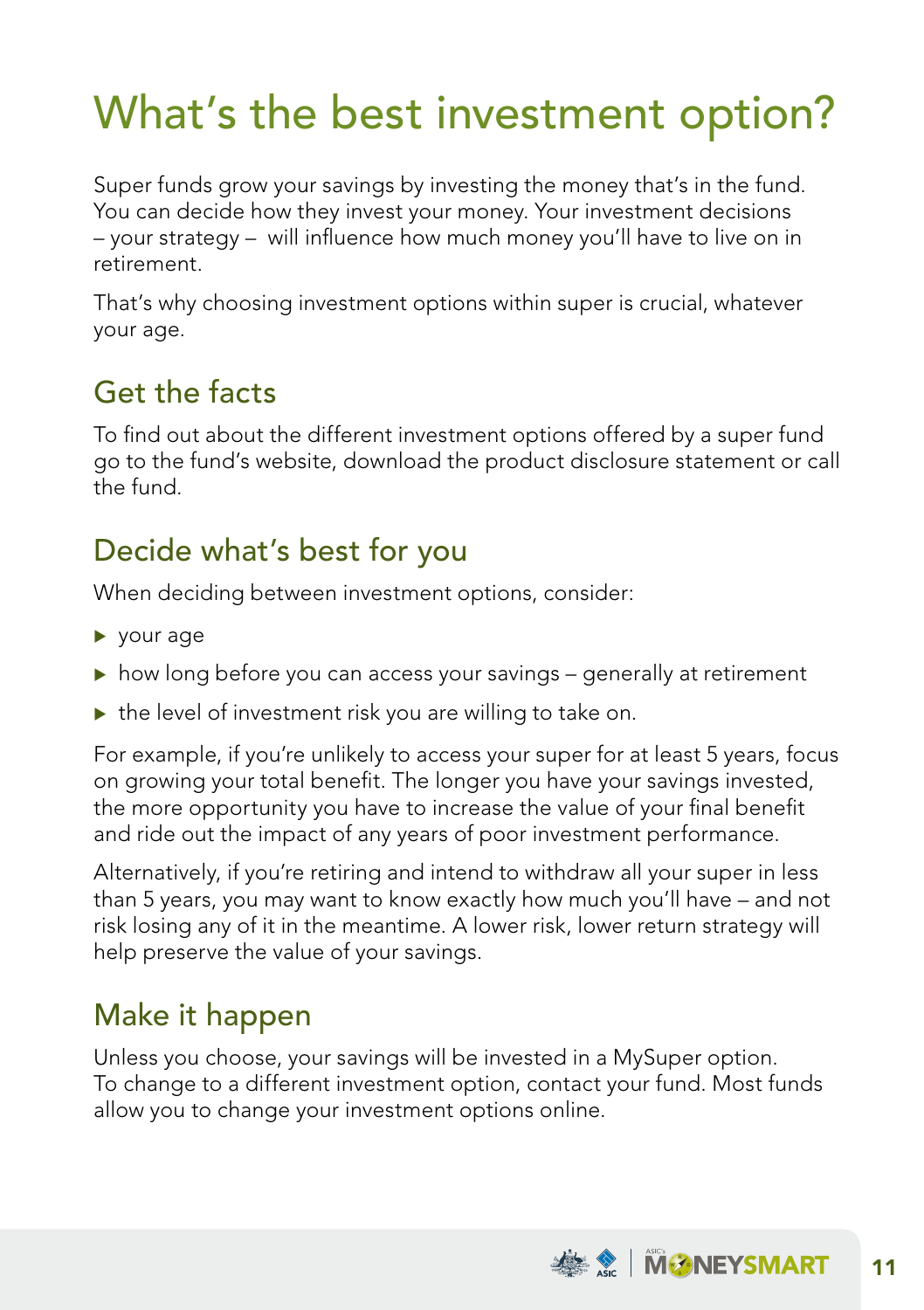## Typical investment options

|                                             | Higher returns,<br>higher risk                                             | Lower returns,<br>lower risk                                                             |                                                                                          |                                                                              |  |
|---------------------------------------------|----------------------------------------------------------------------------|------------------------------------------------------------------------------------------|------------------------------------------------------------------------------------------|------------------------------------------------------------------------------|--|
| shares, property<br>cash, fixed<br>interest | Growth                                                                     | <b>Balanced</b>                                                                          | Conservative                                                                             | Cash                                                                         |  |
| Mix of investments Around 85%               | in shares and<br>property with<br>the rest in<br>cash or fixed<br>interest | Around 70%<br>in shares and<br>property with<br>the rest in<br>cash or fixed<br>interest | Around 30%<br>in shares and<br>property with<br>the rest in<br>cash or fixed<br>interest | 100% in<br>deposits with<br>Australian<br>deposit-<br>taking<br>institutions |  |
| Return target                               | 5.0%                                                                       | 4.8%                                                                                     | 3.8%                                                                                     | 2.7%                                                                         |  |
| Risk                                        | High                                                                       | Medium                                                                                   | Low                                                                                      | Very low                                                                     |  |
| Expect a loss                               | 4-5 years in 20                                                            | 4 years in 20                                                                            | 0 years in 20                                                                            | 0 years in 20                                                                |  |
| Value of investing<br>\$10,000 after 5 yrs  | \$12,800                                                                   | \$12,700                                                                                 | \$12,100                                                                                 | \$11,400                                                                     |  |

This table includes indicative actuarial figures for the purpose of comparing example investment options. Return target is before fees, taxes and other costs. Projected value is before fees, taxes and costs; rounded to the nearest \$100; and assumes all income is reinvested monthly.

### Smart tip



#### Find out more about investing

Some super funds offer a wide range of investment options.

If you want to find out more about investing, whether within or outside super, go to [moneysmart.gov.au](http://www.moneysmart.gov.au) and search for 'investing'.

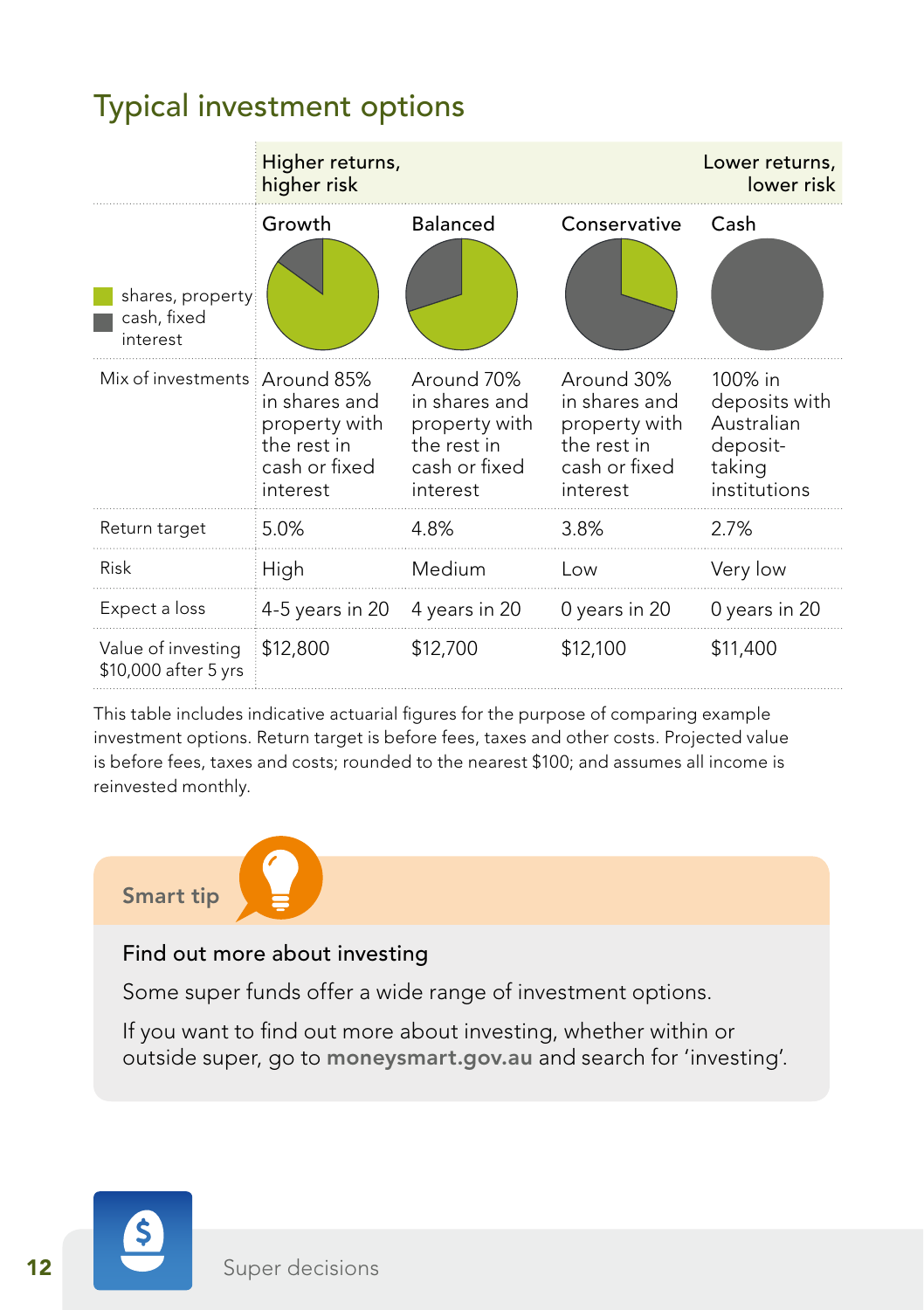## 'Life cycle' option

Some funds, including through a MySuper option, offer a ready-made investment strategy, usually based on your age.

If you choose this strategy, your fund will select an appropriate investment mix for you based on your current age. Then, at pre-determined intervals, the fund will automatically switch your savings into a more defensive investment mix.

Typically, over the course of your working life, your investment strategy progressively changes from growing to preserving your balance.

|                             | If you are |         |       |              |  |  |  |  |  |  |  |  |  |
|-----------------------------|------------|---------|-------|--------------|--|--|--|--|--|--|--|--|--|
|                             | under 45   | : 45-54 | 55-64 | ⊟65 or older |  |  |  |  |  |  |  |  |  |
| Shares and property         |            |         |       |              |  |  |  |  |  |  |  |  |  |
| Cash and fixed interest 15% |            |         |       | ነህన          |  |  |  |  |  |  |  |  |  |

Typical investment mix for a lifecycle investment strategy

## Comparing investment performance

Your fund's investment performance over the long term usually makes a big difference to how much you will have to retire on. Picking which fund or investment option will perform best over time is difficult for even the most experienced investors. Review your investment choice every few years and when your circumstances change.

Here are some tips for judging performance:

- $\triangleright$  Compare like with like It's fair to compare a growth option with another growth option – but not with the performance of a conservative option.
- $\triangleright$  Check investment performance from independent sources The financial media and super comparison websites regularly publish performance tables, typically over 1, 3 and 5 years.
- $\triangleright$  Look for performance over time This should be over at least 5 years. Don't be swayed by one-year wonders.

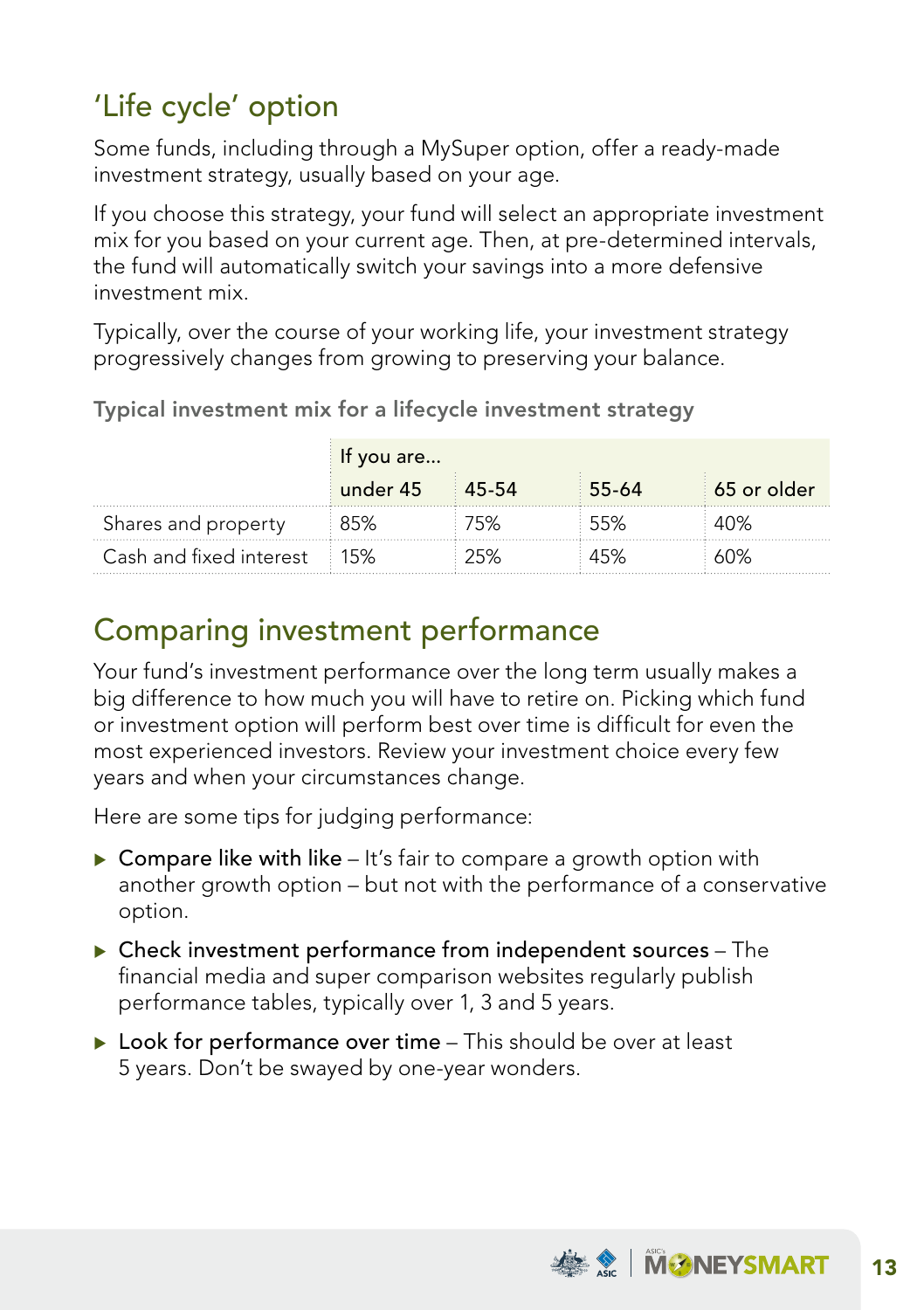# Do you need insurance?

Most funds offer insurance that can provide greater financial security for you and your family. Being insured through super is generally an easy option – and cost-effective because premiums are paid from your pretax income. Insurance premiums are usually deducted from your super account, which reduces your super, unless your employer pays for your cover.

## Get the facts

Super funds typically offer three types of insurance for members:

- $\triangleright$  Death cover (also known as life insurance or term life cover) Your beneficiaries receive a benefit when you die.
- ▶ Total and permanent disability (TPD) cover You receive a lump sum benefit if you become seriously disabled and your ability to work is affected.
- $\triangleright$  Income protection cover You receive regular income for a specified period if you can't work due to temporary disability or illness.

#### Find out:

- $\blacktriangleright$  What is the insurance premium?
- $\triangleright$  Do you get insurance cover automatically without a health check?
- ▶ What happens when you're on extended leave, e.g. maternity leave?
- $\triangleright$  Can you opt out and not be charged? (You may already have insurance in another super fund or outside super.)
- $\triangleright$  What happens to your cover if you change jobs?
- $\triangleright$  Are there any limitations for age, dangerous activities, part-time or casual work?
- $\triangleright$  What happens to your cover if you change funds?

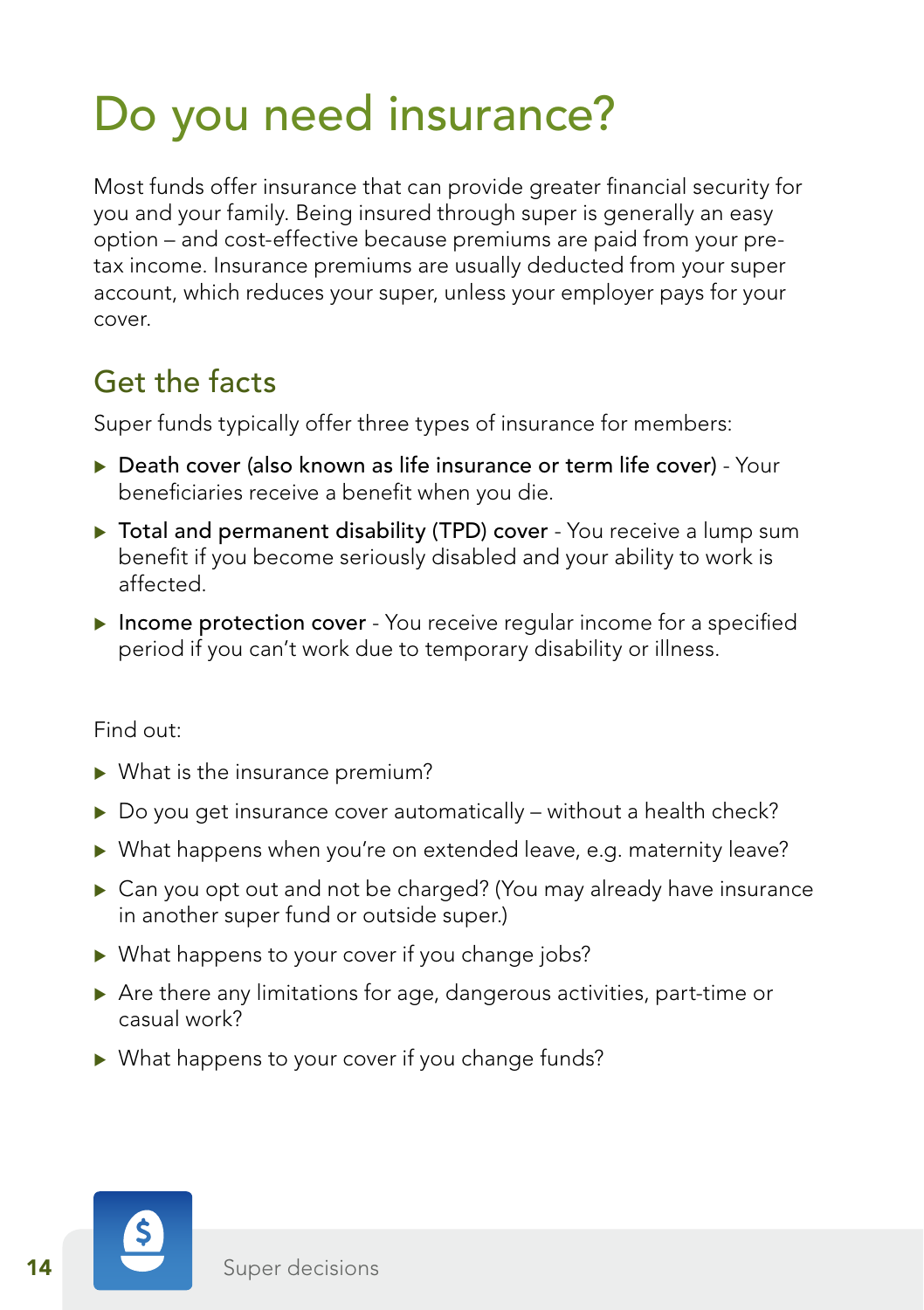## Decide what's best for you

Think about whether to take up or keep the insurance protection your fund provides, or whether you want more cover.

To find out more about life insurance, go to [moneysmart.gov.au](http://www.moneysmart.gov.au). If you're still unsure – or your situation is complex – consider getting professional financial advice.

## Make it happen

If you want to increase, decrease or cancel your insurance cover, contact your fund.

### Case study: Ahmed puts a safety net in place

Ahmed, 30, works in the construction industry. He and his partner Clara have a 2-year-old son and are expecting their second child. Ahmed realises that if anything should happen to him, Clara would find it hard to manage financially.

He decides to apply through his super fund to increase his term life cover. After completing a medical questionnaire, he adds an extra \$200,000 insurance to cover the mortgage on their home.



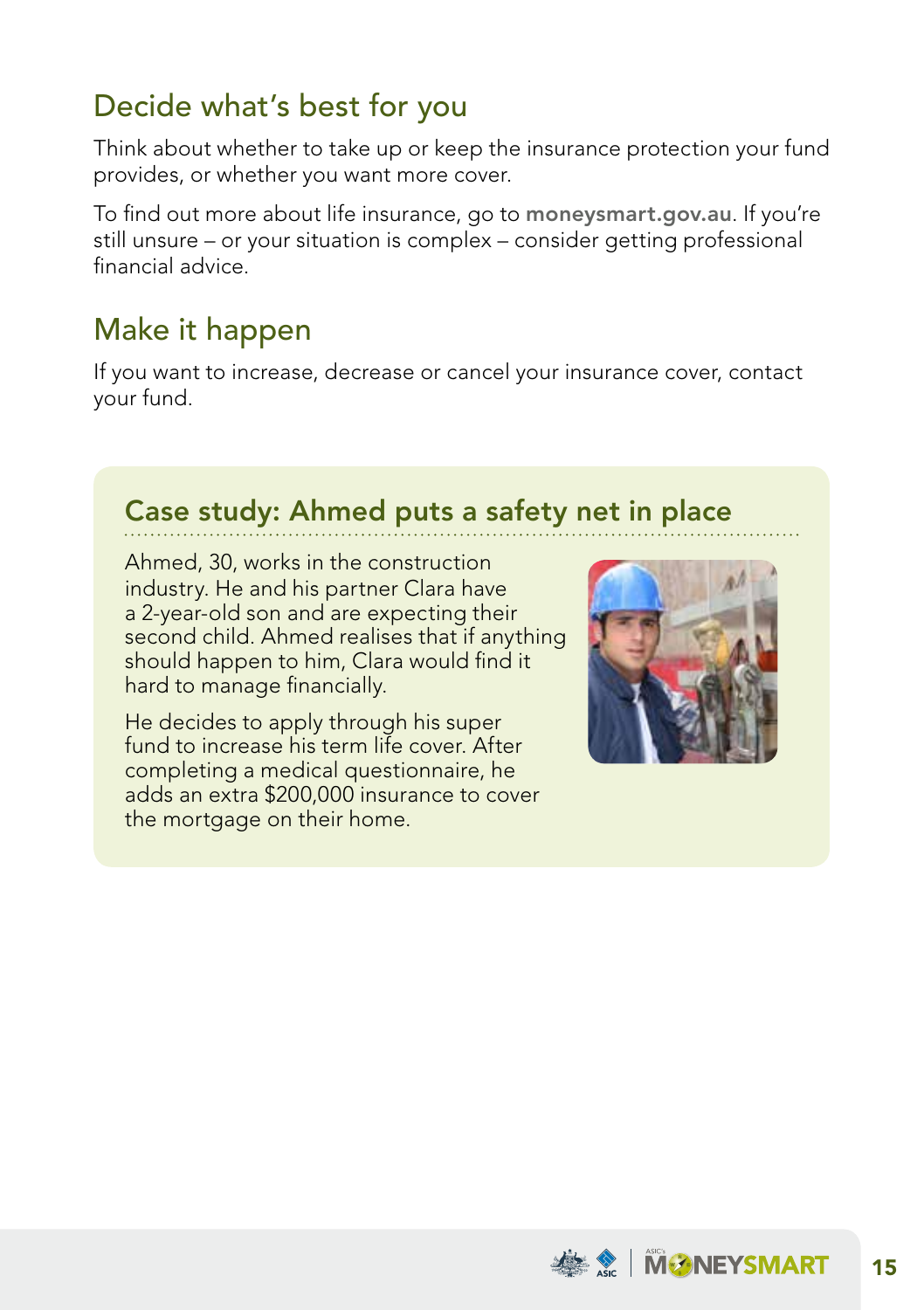## Should you put extra into your super?

Because we are living longer, our super savings have to support us for longer. It's never too early to consider maximising your income in retirement.

## Get the facts

|                                                        | Standard of living<br>in retirement for<br>a couple |                    | Standard of living<br>in retirement for<br>a single person |             |  |  |  |
|--------------------------------------------------------|-----------------------------------------------------|--------------------|------------------------------------------------------------|-------------|--|--|--|
|                                                        | Modest                                              | Comfortable Modest |                                                            | Comfortable |  |  |  |
| Annual after-tax<br>income required <sup>1</sup>       | \$39,353                                            | \$60,264           | \$27,368                                                   | \$42,764    |  |  |  |
| Lump sum needed \$70,000<br>at retirement <sup>2</sup> |                                                     | \$640,000          | \$70,000                                                   | \$545,000   |  |  |  |

Will you have enough super when you retire?

1 Retirement Standard benchmarks for the 2018 March quarter from the Association of Superannuation Funds of Australia (ASFA). To see their latest quarterly data, go to [superannuation.asn.au](http://www.superannuation.asn.au).

2 ASFA figures converted into lump sums for retirees aged 65 who will live to age 85. Life expectancy for a 65 year old is currently 87.3 years for women and 84.6 years for men (Source: Australian Bureau of Statistics 2014–16 Australian Life Tables). The calculation assumes an investment return of 6% before fees and taxes. All figures are in today's dollars, discounted for inflation at 2.75%.

#### ASIC's MoneySmart retirement planner

To get a handle on your personal situation, find your latest super member statement and go to the retirement planner at [moneysmart.gov.au](http://www.moneysmart.gov.au). Spend a few minutes entering your numbers and you'll find out:

- $\triangleright$  what income you are likely to have from super and the Age Pension after you retire
- $\triangleright$  how contributions, investment options, fees and retirement age affect your retirement income from super
- $\triangleright$  what actions you can take to boost your super and retirement income.

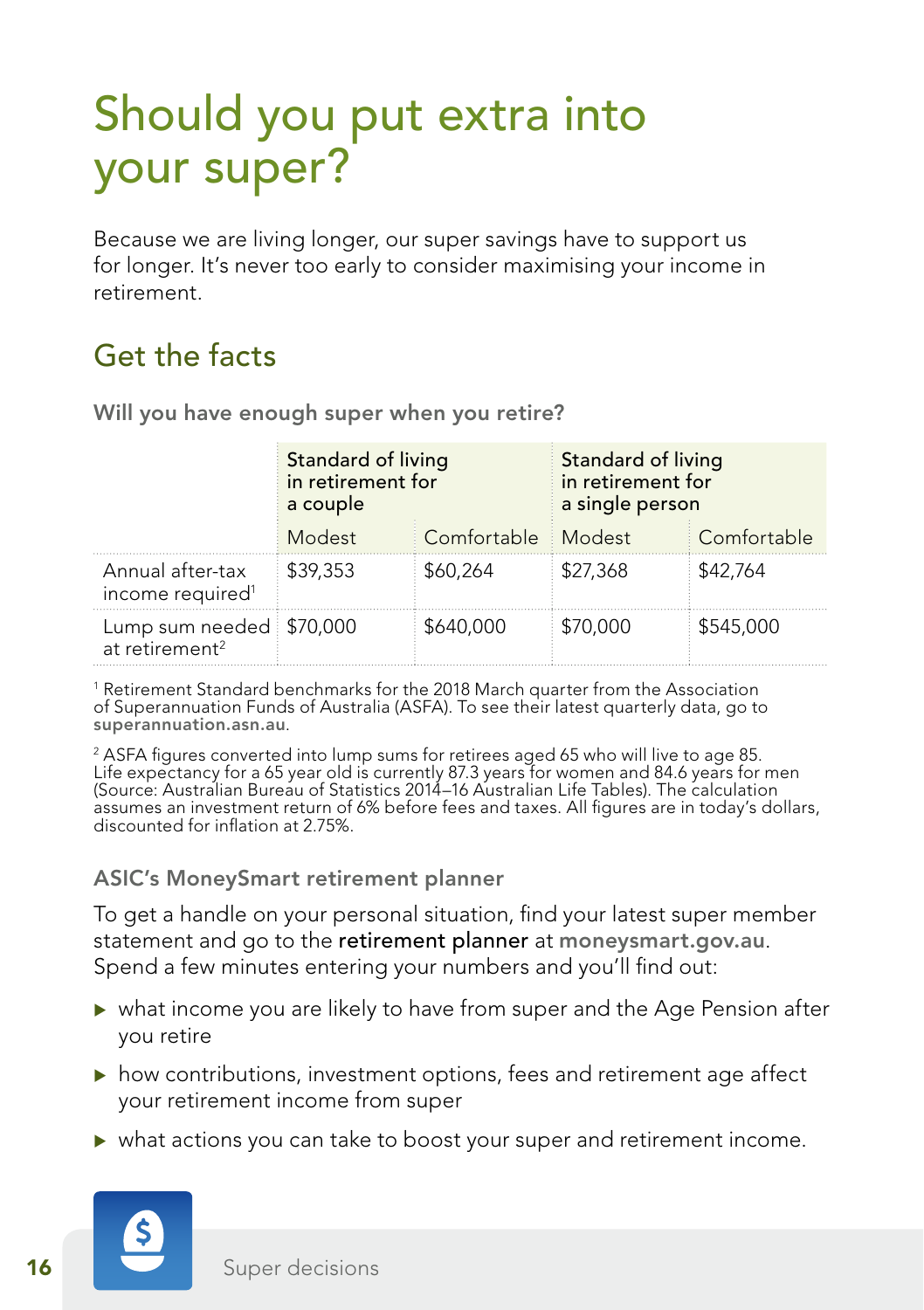## Decide what's best for you

Don't leave it too late to build up your super. The later you start, the more you will have to contribute to reach your target. However, you should also weigh up the benefits of extra super against your other priorities – paying off debt (credit cards, home loan) or saving (for a home or to start a family).

You can contribute to super as long as you meet the 'gainful employment' test. You must have worked for at least 40 hours within a period of 30 consecutive days during the particular financial year. Gainful employment does not include unpaid work.

## Make it happen

- $\triangleright$  Contribute regularly or by lump sum You can transfer funds online, send a cheque or set up a regular deduction.
- $\triangleright$  Talk to your employer If you want to sacrifice part of your salary into super (see page 18), negotiate the arrangement with your employer. Unless you agree otherwise, your employer may be entitled to reduce their usual contribution by the total amount you salary sacrifice or pay a lower contribution based on your new 'reduced' salary. Check this before you agree to salary sacrifice.



#### The Age Pension

Many retired people live on a mix of their own savings and the Age Pension. In deciding if you have enough super for your retirement it's important to consider whether you are likely to receive the Age Pension.

How much you're likely to receive will depend on your income and assets. Centrelink's Financial Information Service can give you information on how your assets and super may impact your Age Pension benefits. Go to [humanservices.gov.au](http://www.humanservices.gov.au) or call 13 23 00.

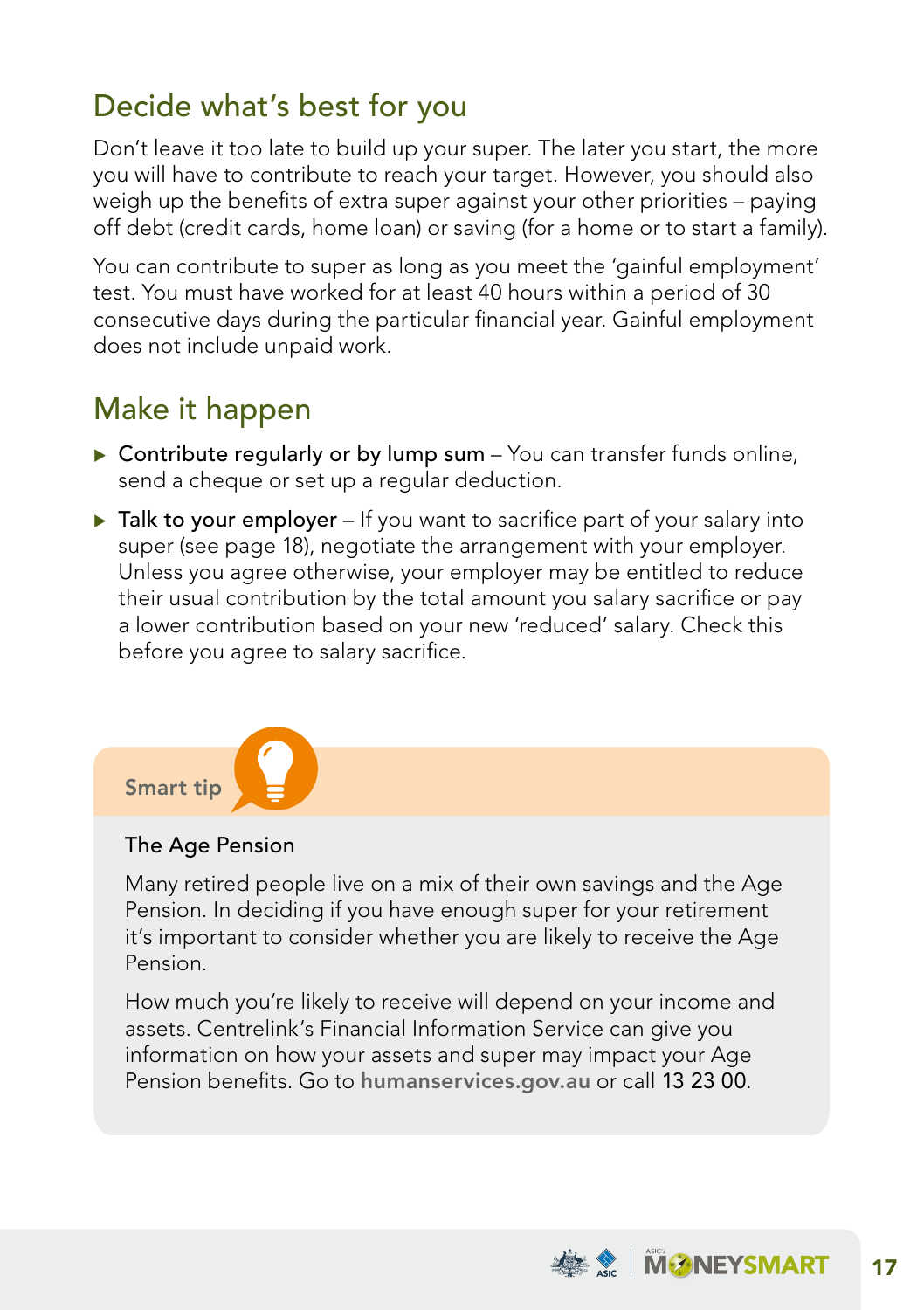## Increasing your contributions

ASIC's MoneySmart super contributions optimiser will help you work out:

- $\triangleright$  which type of super contribution pre-tax or after-tax gives your super the biggest boost
- $\triangleright$  how to make extra contributions.

Pre-tax 'salary sacrifice' contributions

If you pay more than 15% in income tax, you could consider sacrificing some salary and asking your employer to pay the same amount as a pre-tax super contribution.

You need to be careful, though, as there is a limit (cap) on the amount of pre-tax contributions you can make. Go to [ato.gov.au](http://www.ato.gov.au) for more information about the limits on super contributions.

#### Tax deductible contributions

You can claim a tax deduction for any personal super contributions you make, up to pre-tax (concessional) contribution limits.

This may suit you if you are self-employed or your employer does not allow you to salary sacrifice. Go to [ato.gov.au](http://www.ato.gov.au) for more information about the limits on super contributions.

### Case study: Maria salary sacrifices into super

Maria, 37, is married with two children. She earns \$90,000 before tax, excluding her employer's super contribution. With her husband's income there is more than enough to cover the family's mortgage and living expenses. Maria decides to ask her



employer to redirect \$10,000 of her pay into super as a 'salary sacrifice'.

Maria pays less tax overall because her new income is only \$80,000 and her \$10,000 super contribution is taxed at only 15%.

Maria decides to review this arrangement every 12 months, as her circumstances or contribution limits may change.

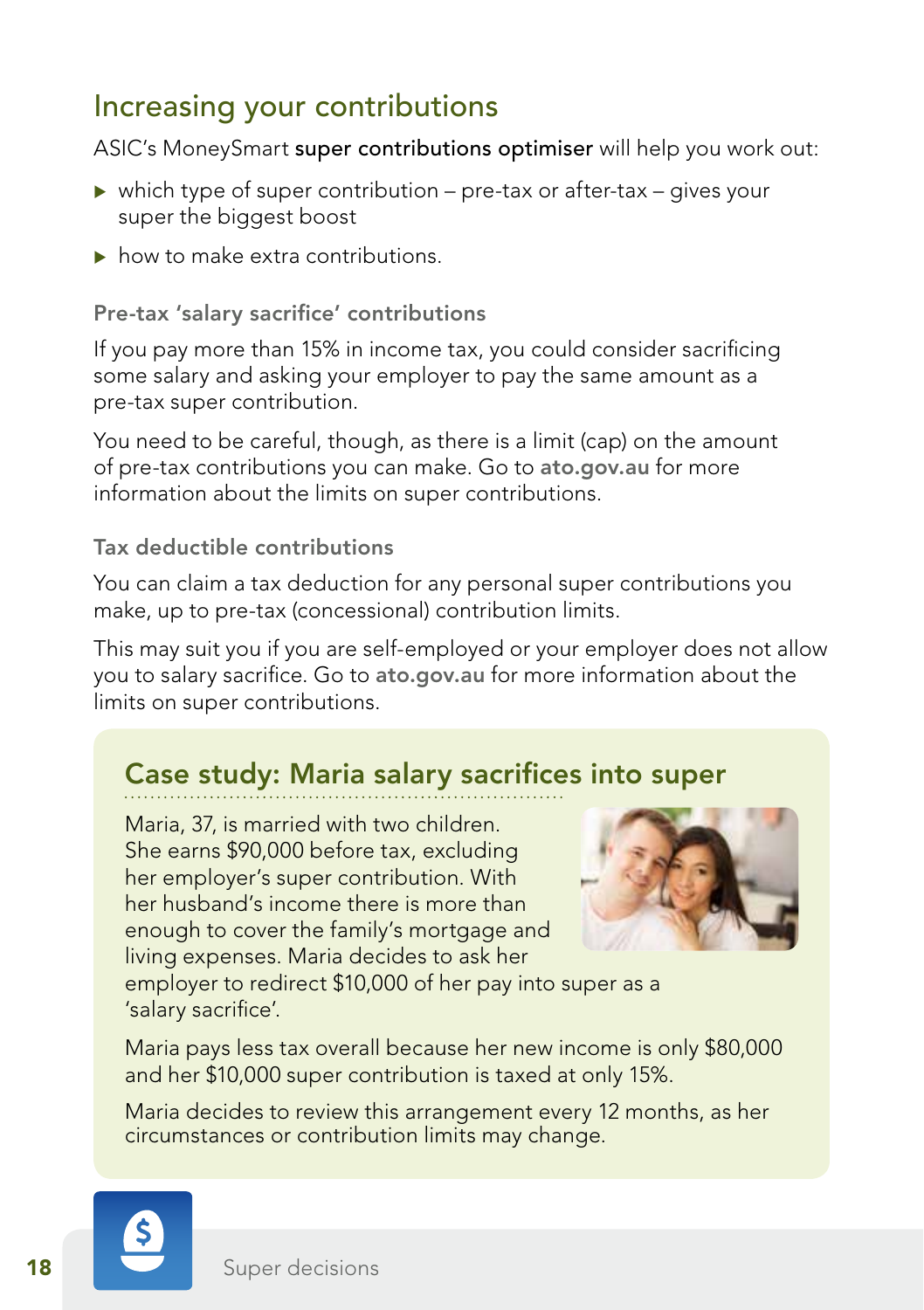#### After-tax contributions

If you can spare the money, contributing from your after-tax income can really boost your savings.

Again, it's important to be aware of the limits (caps) on how much you can contribute. If you exceed the limits you may have to pay a lot more tax. Go to [ato.gov.au](http://www.ato.gov.au) for more information about the limits on super contributions.

#### Government co-contribution

If you are an employee and make after-tax contributions, you may receive a government co-contribution based on your income and how much you contribute. Self-employed people are also eligible, subject to certain conditions.

If you're eligible, the ATO pays the co-contribution automatically into your fund, based on your tax return and information received from your fund.

## Case study: Jay makes after-tax contributions to

#### super

Jay, 26, earns \$28,000 a year from his parttime job. He decides to grow his super by contributing an extra \$40 per fortnight.

"My mates gave me a bit of stick but I reckon I'll be better off in the long run by putting away a bit more into super than putting away a six-pack each week."



In addition, Jay qualifies for a super co-contribution from the government. By the time Jay retires at 65, these additional amounts will have boosted his super by \$90,000 – that's 40% more than if he did nothing.

Source: Superannuation calculator at [moneysmart.gov.au](http://www.moneysmart.gov.au)

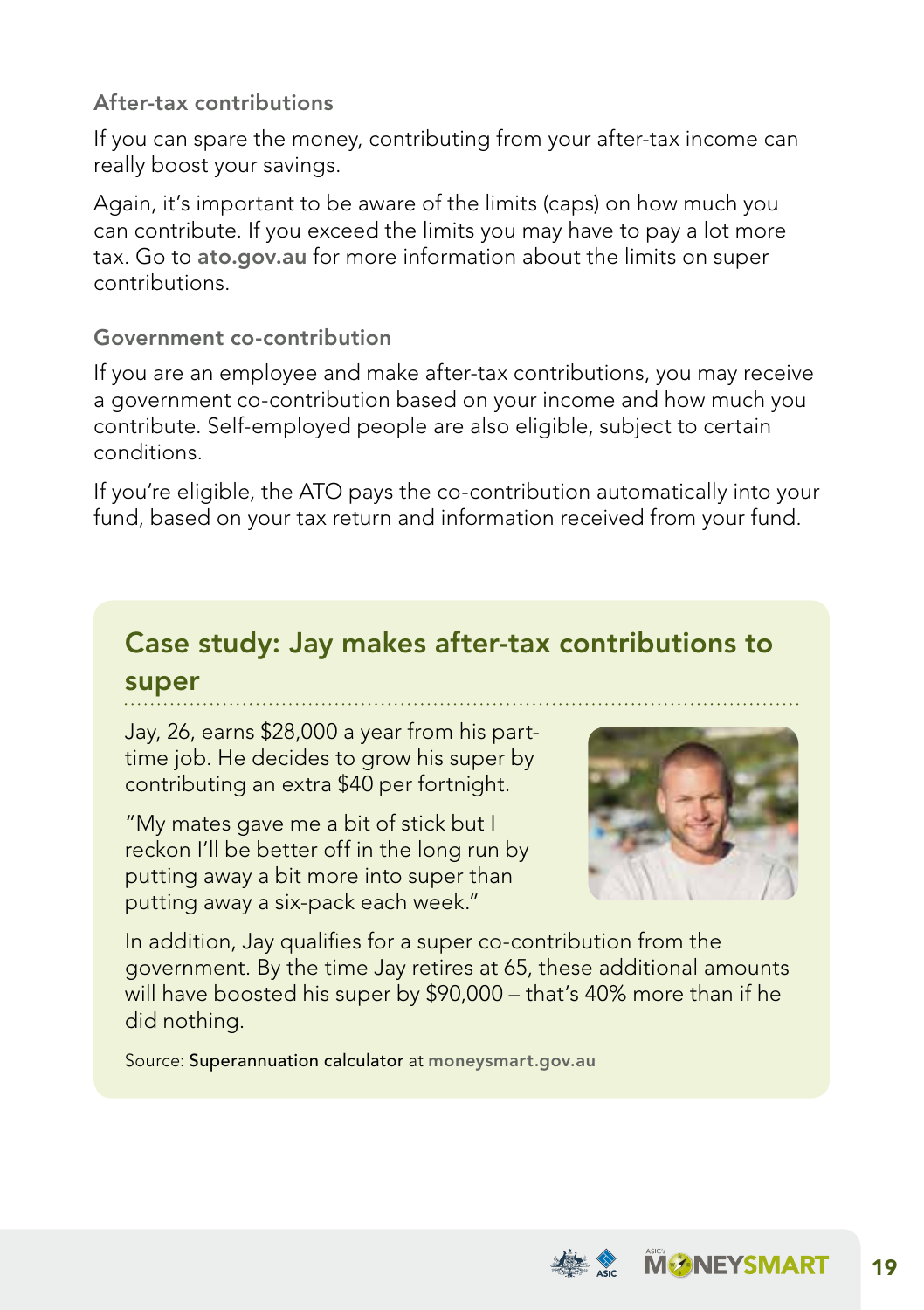# Should you change funds?

Changing super funds – or switching investment options within your fund - may help increase the amount of super you'll have at retirement. But take care – you could lose important benefits or face higher costs.

## Get the facts

Check how well your current fund performed over at least 5-10 years. The fund's annual report tells you about the investments it made and how they performed during the year.

Check if the actual return broadly matches the return target for your fund. If not, look for a reasonable explanation.

Don't panic if the short-term returns are negative: remember that super is a long-term investment.

Make sure you understand the consequences of changing funds, especially if you're in a defined benefit fund. Check for:

- $\blacktriangleright$  exit or termination fees
- $\triangleright$  whether the change will affect how your employer contributes
- $\blacktriangleright$  any changes in insurance cover
- $\triangleright$  how the change affects your retirement benefit.

## Decide what's best for you

When you understand the consequences, you may still feel it's worth changing funds. Sound reasons for changing funds include:

- $\blacktriangleright$  consolidating your super into one account
- $\blacktriangleright$  reducing fees
- $\triangleright$  investing in a fund with better features, or
- $\triangleright$  getting out of a poorly performing fund.

If you've sought financial advice about changing funds, make sure your adviser explains his or her recommendations in a Statement of Advice.

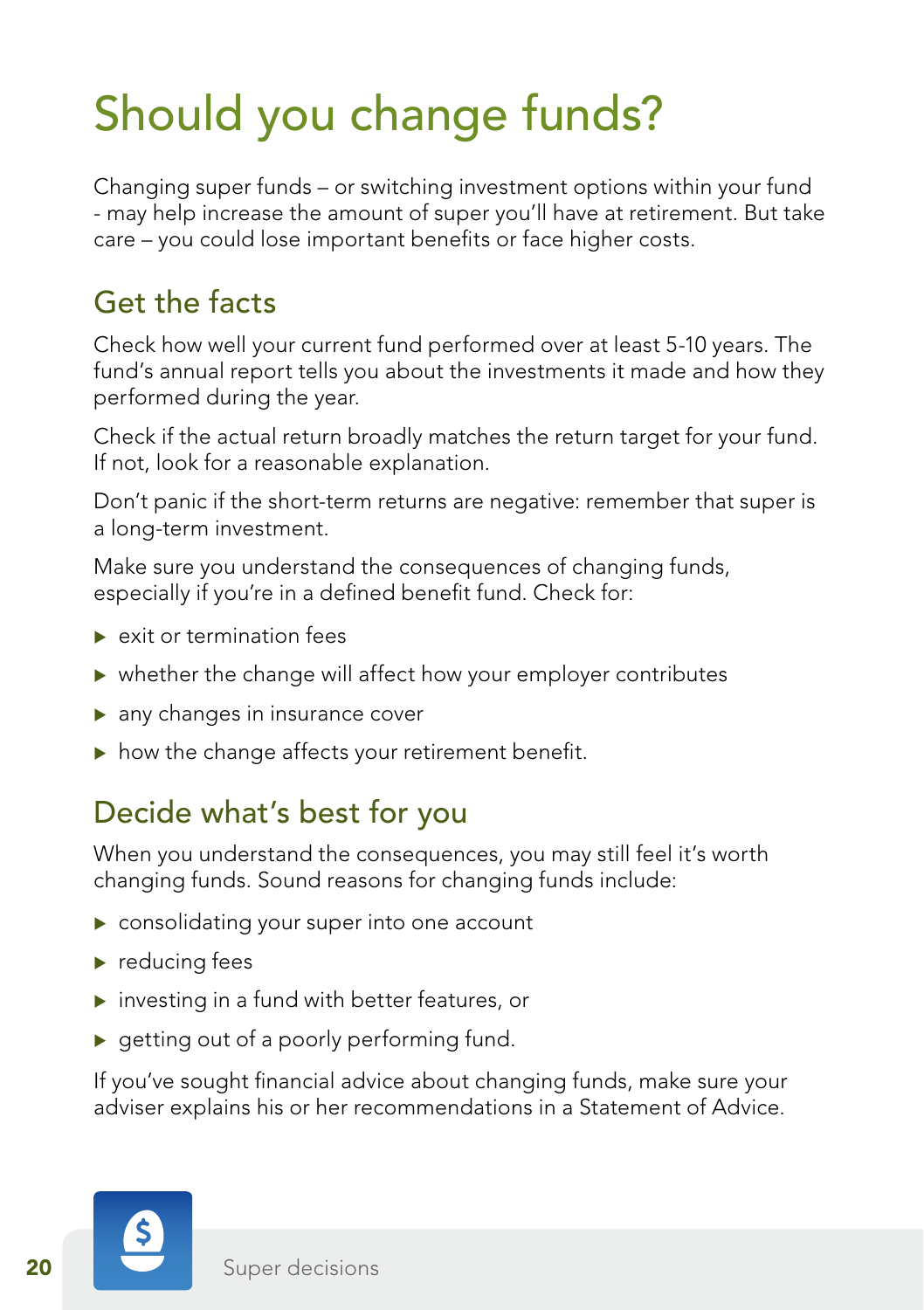## Make it happen

- $\triangleright$  Tell your employer Once you've joined your new fund, make sure your employer knows where to send future contributions.
- $\triangleright$  Transfer your super from existing accounts If you want to keep all of your super in one place, contact your new fund over the phone or login online and request a transfer. You can also consolidate your super funds by logging into your myGov account. Go to [mygov.gov.au](http://www.mygov.gov.au) and link to the ATO.
- $\triangleright$  Keep the paperwork Once your savings have been rolled over to your new fund, your old fund will send you a rollover benefits statement. Check it's correct and keep it with your super records.

#### Smart tip



#### Getting financial advice

If you're unsure about things or your situation is complex, consider getting professional financial advice. You may even be able to access some kinds of advice at no additional cost from your super fund.

To get started, go to [moneysmart.gov.au](http://www.moneysmart.gov.au) and get the booklet *Financial advice and you*.

This practical guide will help you work out:

- $\blacktriangleright$  the kind of financial advice you need
- $\blacktriangleright$  the best place to get advice
- $\triangleright$  how to get the most from your conversations with a financial adviser.



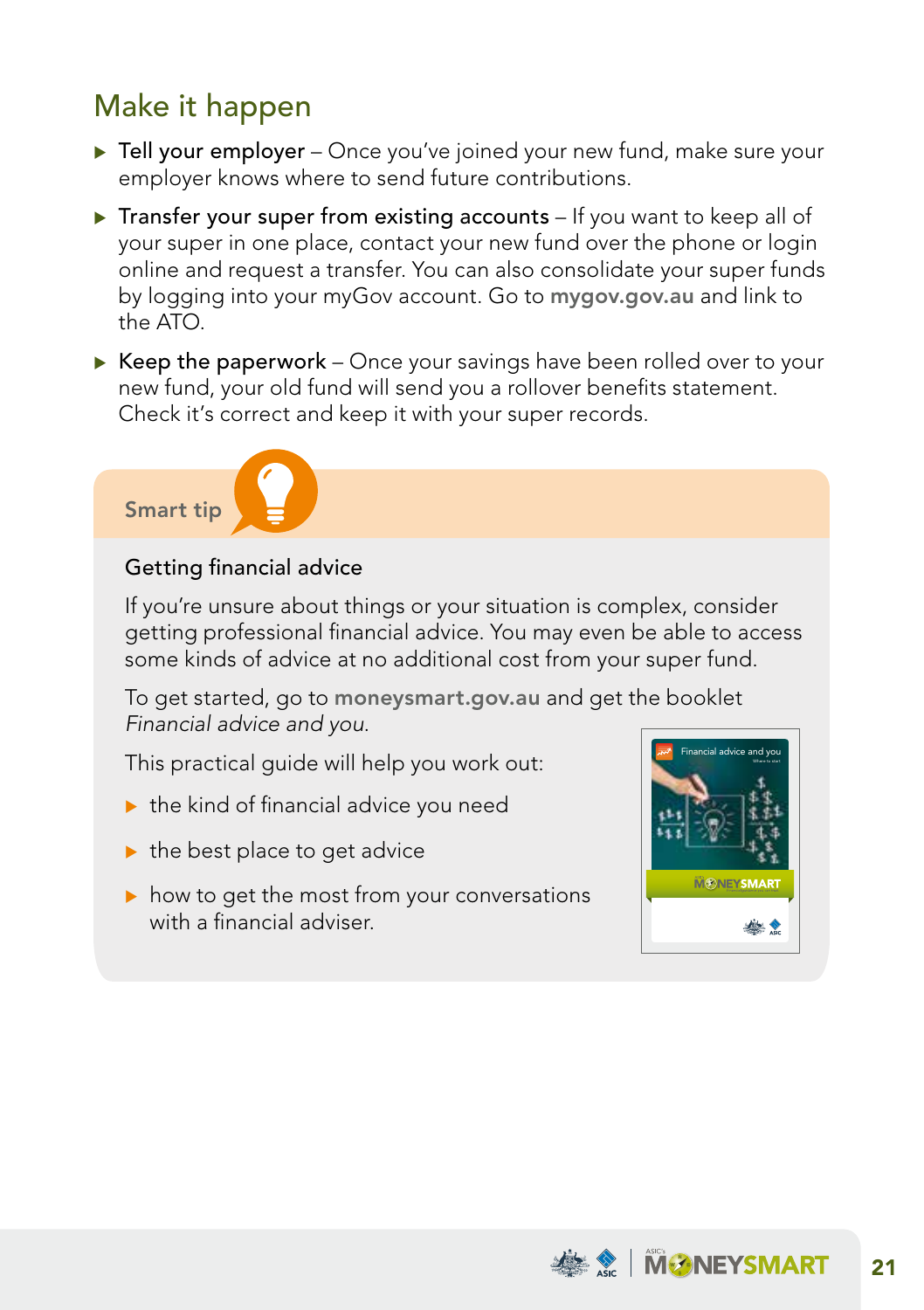## Should you consolidate your small super accounts?

Consolidating your small super accounts is now a lot easier using myGov. Search for 'consolidating super funds' at [moneysmart.gov.au](http://www.moneysmart.gov.au) for more information. The sooner you consolidate your funds, the better. You'll feel more in control and can watch your super grow.

## Get the facts

If you belong to a super fund that doesn't have your current address, they might consider you a 'lost member', and transfer your benefits to an 'eligible rollover fund' where your investment earnings may be less.

If any of your accounts has less than \$200, the fund may allow you to withdraw the money when you finish your employment. Unless you really need the money, it's generally better to roll it over into your next fund.

## Decide what's best for you

The benefits of transferring the money in several small super fund accounts into one account include:

- $\triangleright$  saving costs by paying only one set of fees
- $\blacktriangleright$  reducing your paperwork
- $\triangleright$  making it easier to keep track of your super.

However, if you're in a defined benefit fund, talk to your fund and get advice before leaving.

## Make it happen

Follow the same process outlined on page 21 to change funds.

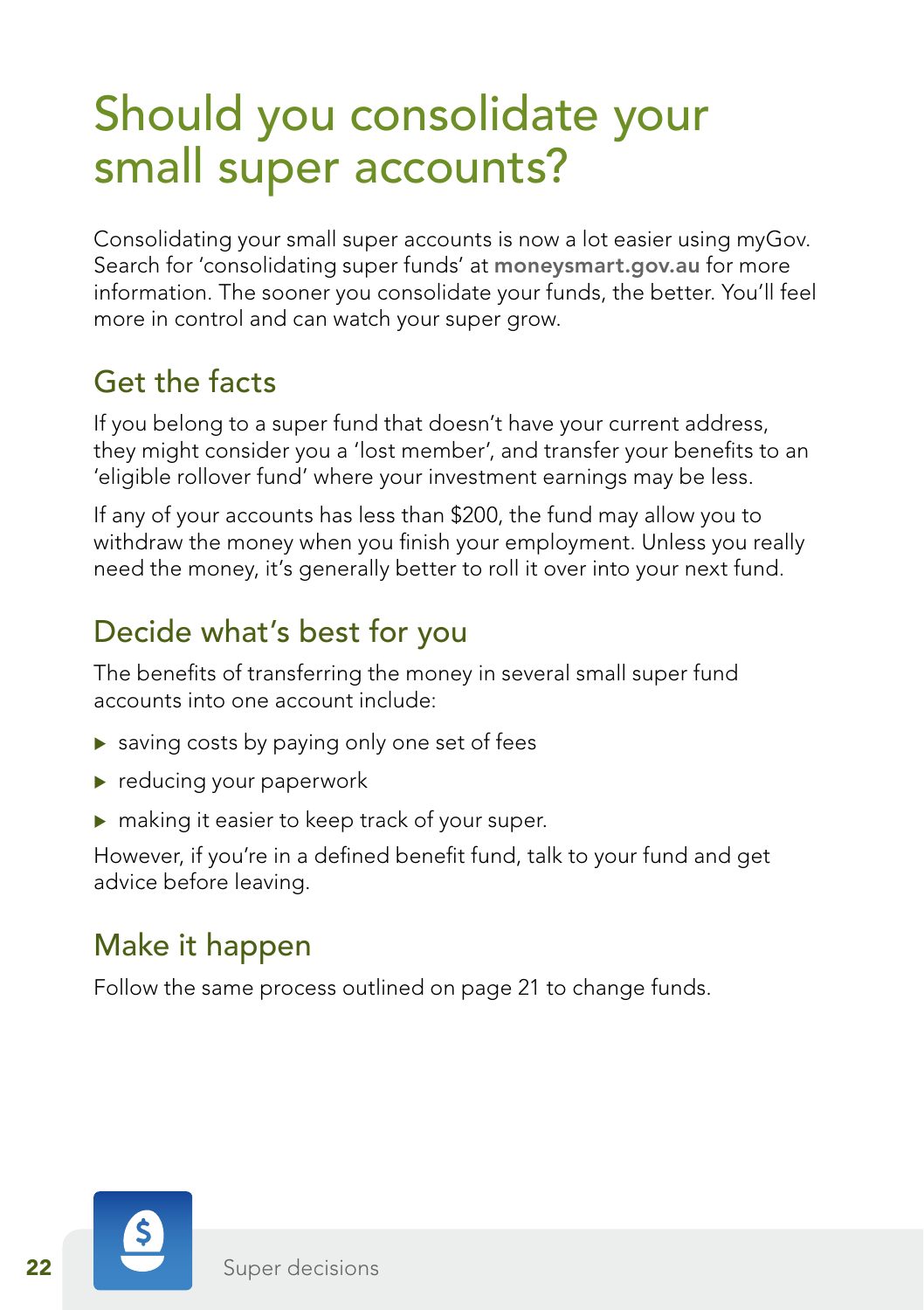# Getting access to your super early

You can only access your super before you reach your preservation age under very limited circumstances:

- $\triangleright$  Incapacity if you suffer permanent or temporary incapacity.
- $\triangleright$  Severe financial hardship if you have received Commonwealth benefits for 26 continuous weeks but are still unable to meet immediate living expenses.
- $\triangleright$  Compassionate grounds to pay for medical treatment if you are seriously ill.
- $\triangleright$  Terminal medical condition if you have a terminal illness or injury.

You may also be able to access your super early if you are permanently leaving Australia. Contact the Australian Taxation Office on 13 10 20 for more information about this.

## Superannuation scams

Important

Your super is meant for your retirement, not before. Some illegal operators say they can withdraw your super or move it to a selfmanaged super fund so you can access your super money before you retire. Often, the victims of these scams lose most or all of their super.

If you are approached about accessing your super early you should report it to ASIC at [asic.gov.au](http://www.asic.gov.au) or by calling ASIC on 1300 300 630.

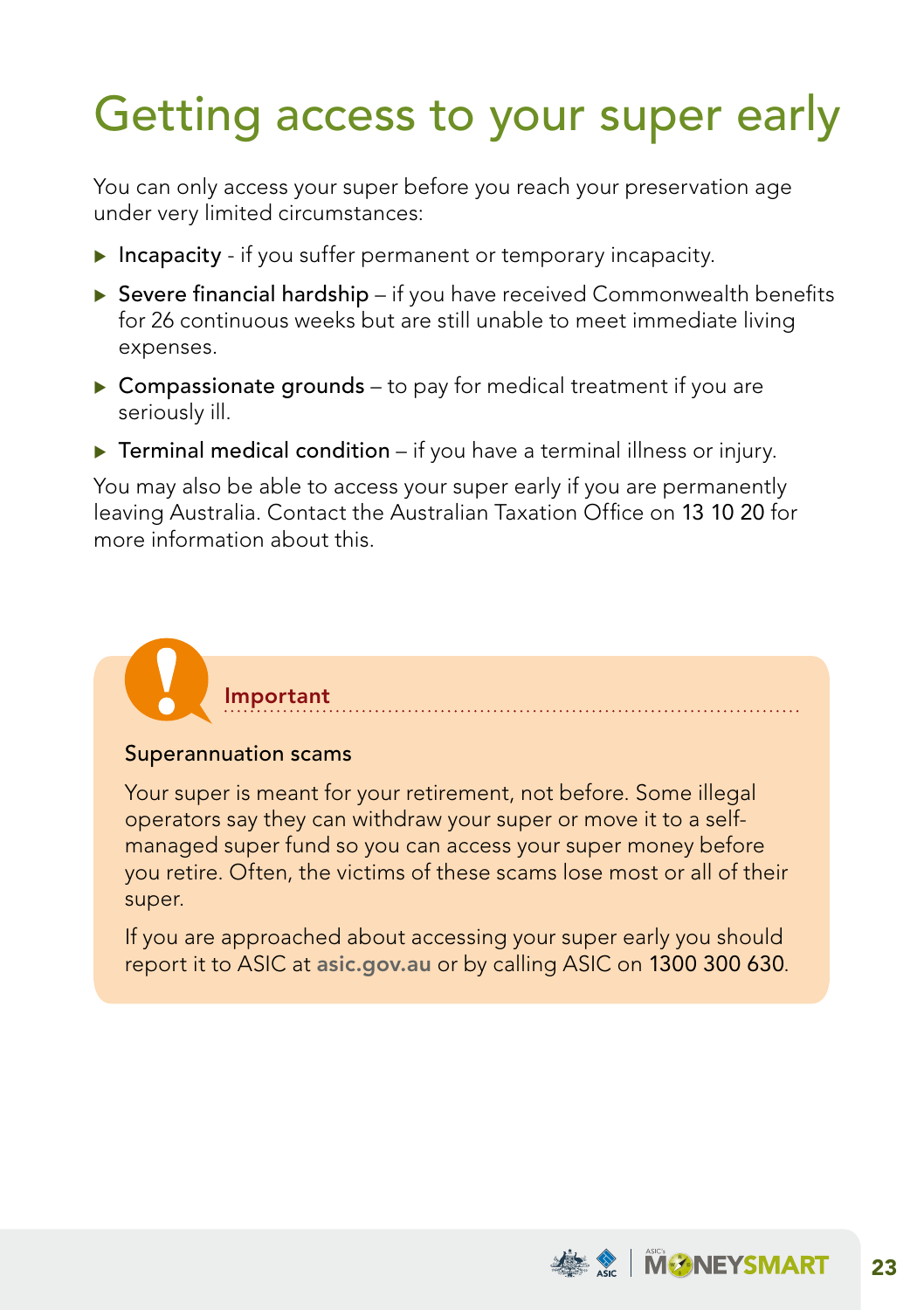## How to make a complaint about your super fund

Step 1 – Contact your super fund with your complaint

First, talk to your fund. They may be able to solve the problem for you on the spot. If they can't, or you're unhappy with their response, then go to Step 2.

Step 2 – Take your complaint further

Ask the fund for their complaints handling procedure or look for it on their website. Put your complaint in writing (either a letter or email) and include your name, contact details and the date. Set out the problem clearly and stick to the facts.

The fund has 90 days to respond to you. You can request they respond in writing. If you don't receive a response, or you're unhappy with their response, go to Step 3.

Step 3 – Contact the Australian Financial Complaints Authority (AFCA)

AFCA handles complaints about providers of superannuation, retirement savings accounts and annuities, and complaints about advice on super from a licensed financial adviser. You can only contact AFCA if you have already contacted your super fund to try to resolve the problem.

Go to [afca.org.au](http://www.afca.org.au) or call 1800 931 678.

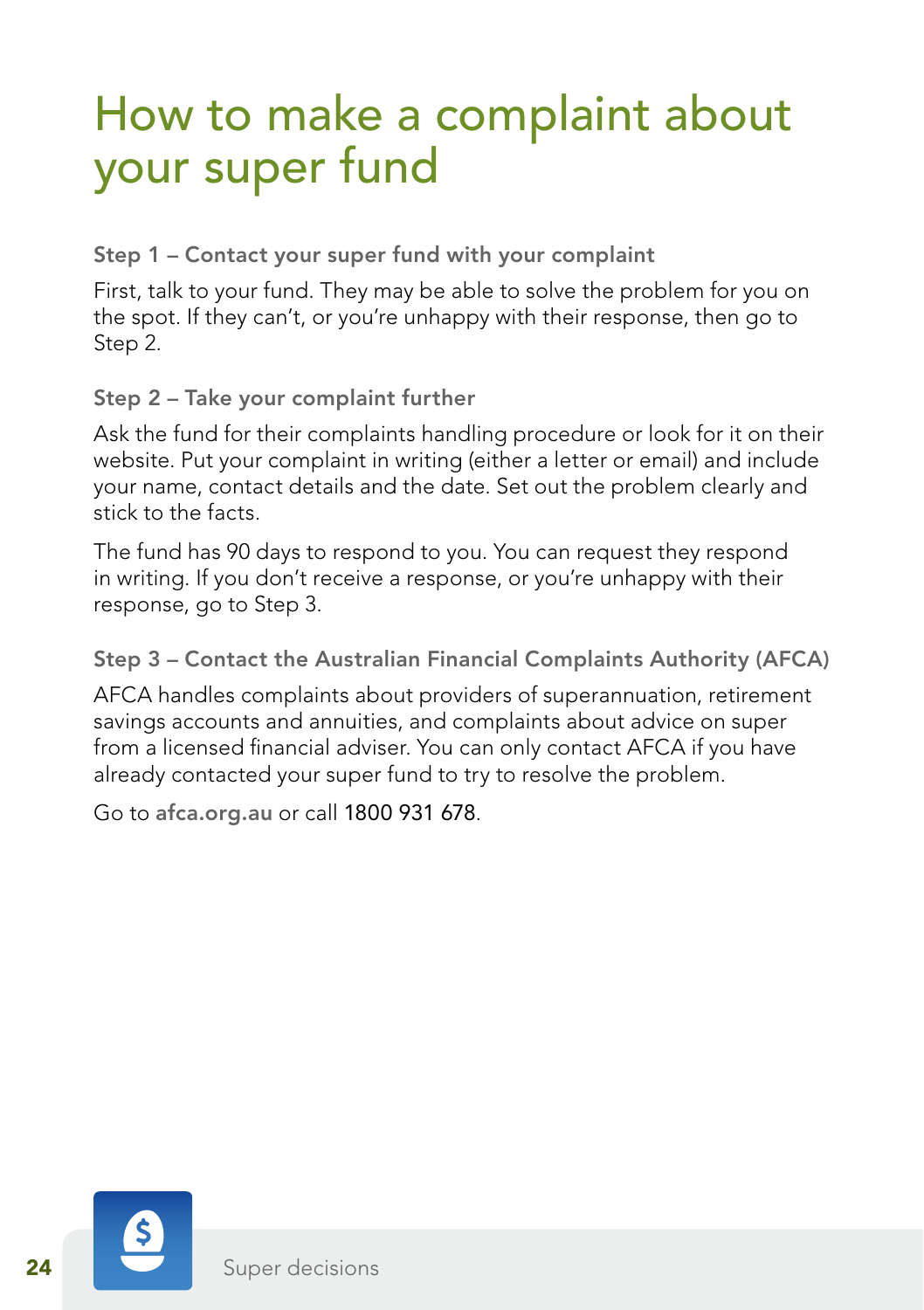# Where to get more information

Australian Securities and Investments Commission (ASIC)

For help on suspected inadequate, misleading or deceptive information or misconduct, fraud or dishonesty.

[asic.gov.au](http://www.asic.gov.au) or phone 1300 300 630

ASIC's MoneySmart website

For free, independent guidance, including super and retirement planner calculators.

[moneysmart.gov.au](http://www.moneysmart.gov.au)

#### Australian Taxation Office (ATO)

Lost super accounts, co-contributions, tax rules and self-managed super funds. For more information about missing or incorrect super guarantee contributions talk to your employer first.

For early release of super on compassionate grounds, go to the ATO website and search for 'early access to super'.

[ato.gov.au](http://www.ato.gov.au) or phone 13 10 20

Department of Human Services (DHS)

Centrelink's Financial Information Service (FIS) offers free information and seminars to help you make informed decisions about your current and future investment and financial needs.

DHS also offers help with government benefits and pensions.

[humanservices.gov.au](http://www.humanservices.gov.au) or phone 13 23 00

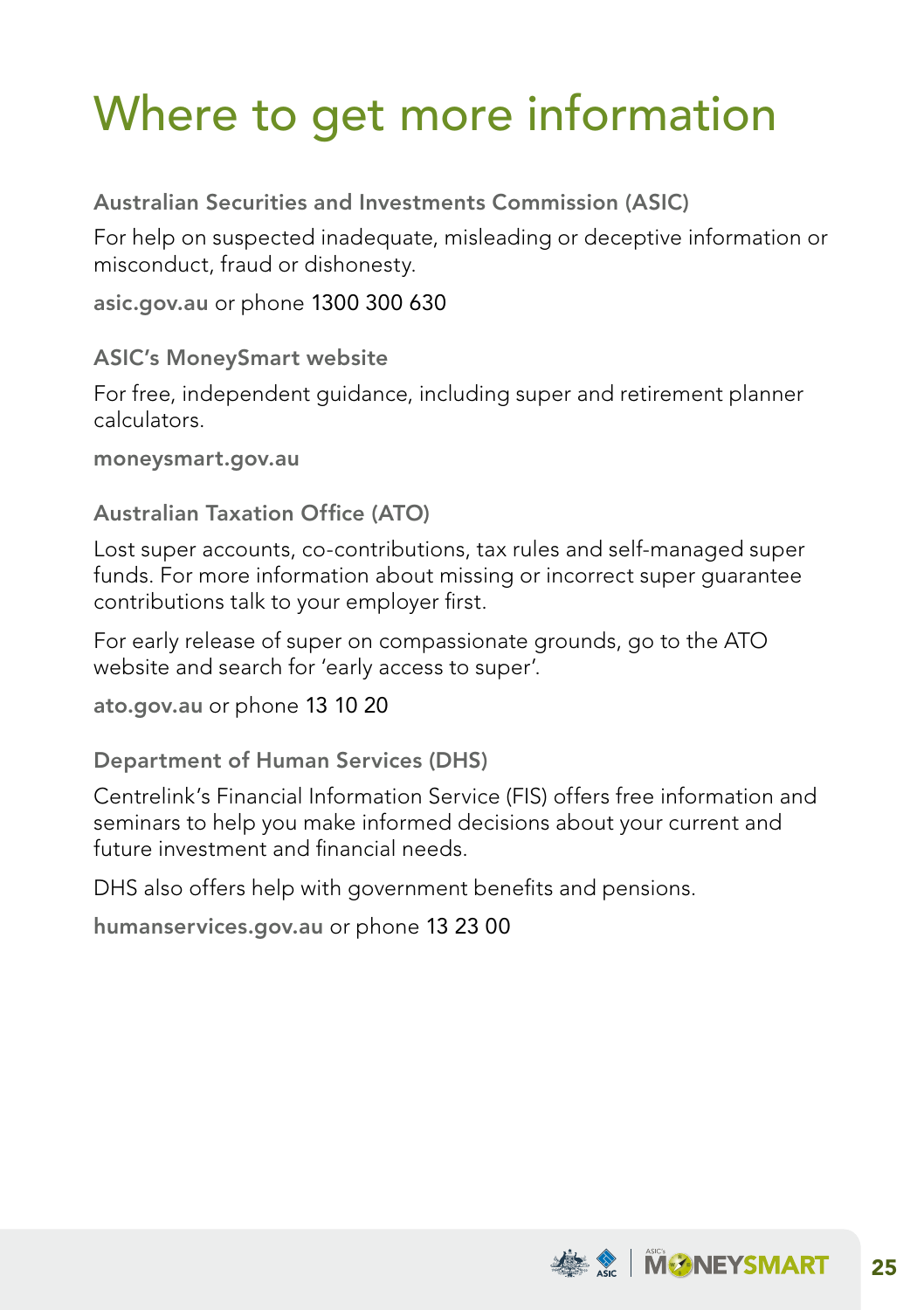# Other useful publications

Download these publications and others from [moneysmart.gov.au](http://www.moneysmart.gov.au).









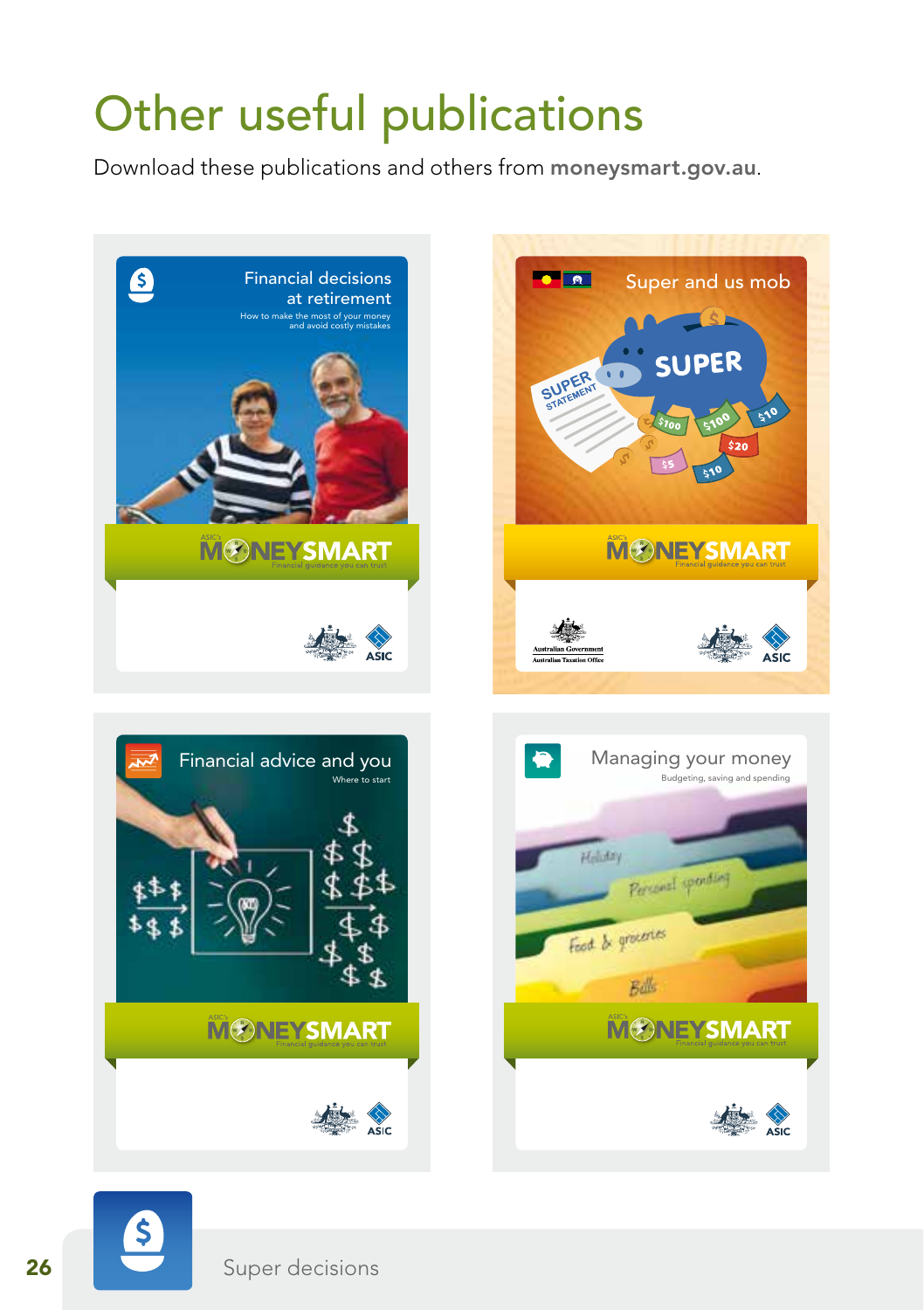### **Notes**

## We welcome your feedback

Please tell us what you think of our *Super decisions* booklet. Email us at [feedback@moneysmart.gov.au](mailto:feedback%40moneysmart.gov.au?subject=)